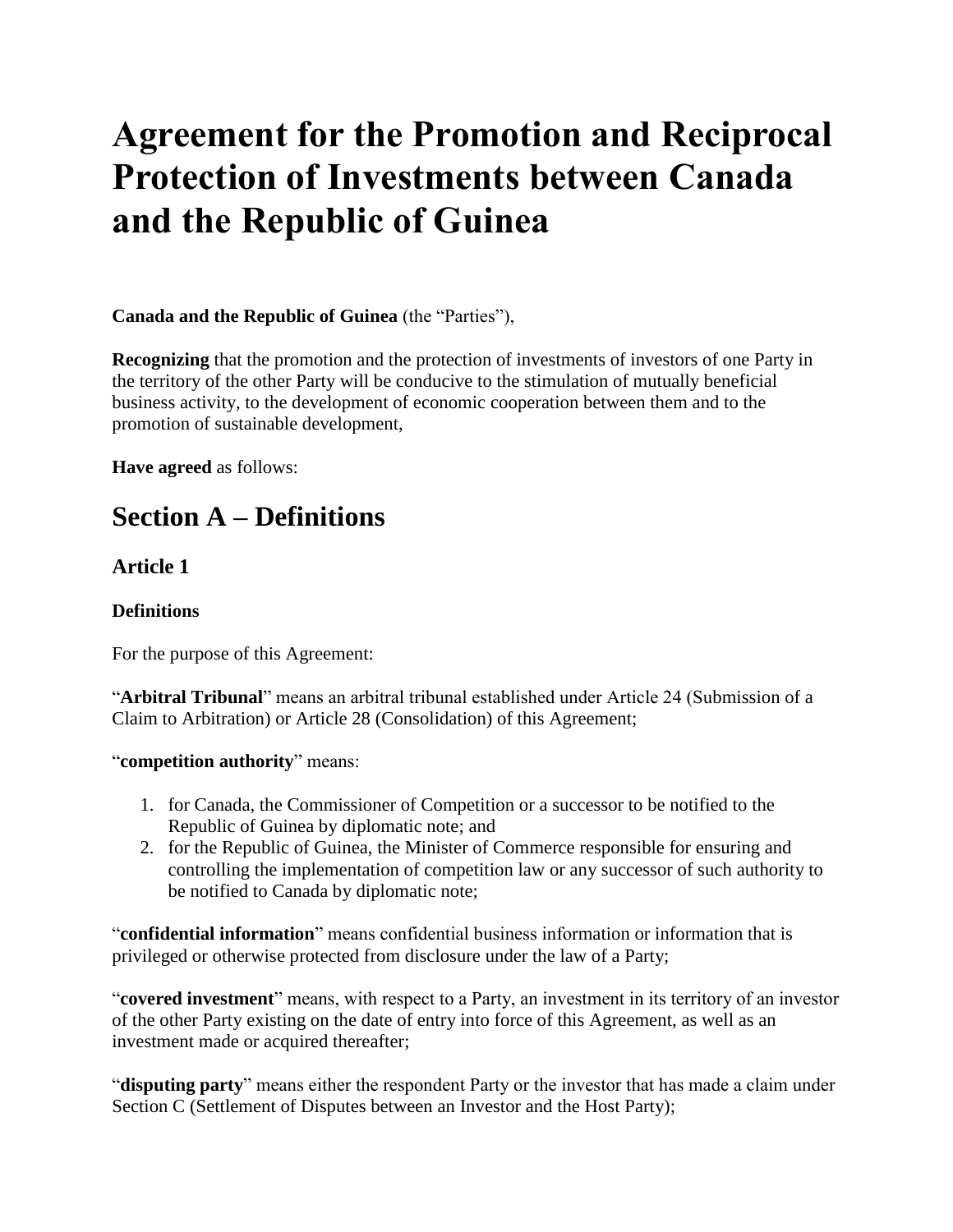"**enterprise**" means an entity constituted or organized under applicable law, whether or not for profit, whether privately owned or governmentally owned, including a corporation, trust, partnership, sole proprietorship, joint venture or other association and a branch of any such entity;

"**existing**" means in effect on the date of entry into force of this Agreement;

"**financial institution**" means a financial intermediary or other enterprise that is authorized to do business and regulated or supervised as a financial institution under the law of the Party in whose territory it is located;

"**financial service**" means a service of a financial nature, including insurance, and a service incidental or auxiliary to a service of a financial nature;

"**ICSID**" means the International Centre for Settlement of Investment Disputes established by the ICSID Convention;

"**ICSID Convention**" means the *Convention on the Settlement of Investment Disputes between States and Nationals of Other States*, done at Washington on 18 March 1965;

#### "**information protected under its competition laws**" means:

- 1. for Canada, information within the scope of Section 29 of the *Competition Act*, R.S.C. 1985, c. 34, or a successor provision; and
- 2. for the Republic of Guinea, protected information provided pursuant to the *Loi sur la concurrence et la liberté des prix*, 28 December 1994 (L94/040/CTRN), or a successor provision;

"**intellectual property rights**" means copyright and related rights, trademark rights, rights in geographical indications, rights in industrial designs, patent rights, rights in layout designs of integrated circuits, rights in relation to protection of undisclosed information, and plant breeders' rights;

#### "**investment**" means:

- 1. an enterprise;
- 2. a share, stock or other form of equity participation in an enterprise;
- 3. a bond, debenture or other debt instrument of an enterprise;
- 4. a loan to an enterprise;
- 5. notwithstanding subparagraphs (c) and (d) above, a loan to or debt security issued by a financial institution is an investment only where the loan or debt security is treated as regulatory capital by the Party in whose territory the financial institution is located;
- 6. an interest in an enterprise that entitles the owner to share in income or profits of the enterprise;
- 7. an interest in an enterprise that entitles the owner to share in the assets of that enterprise on dissolution;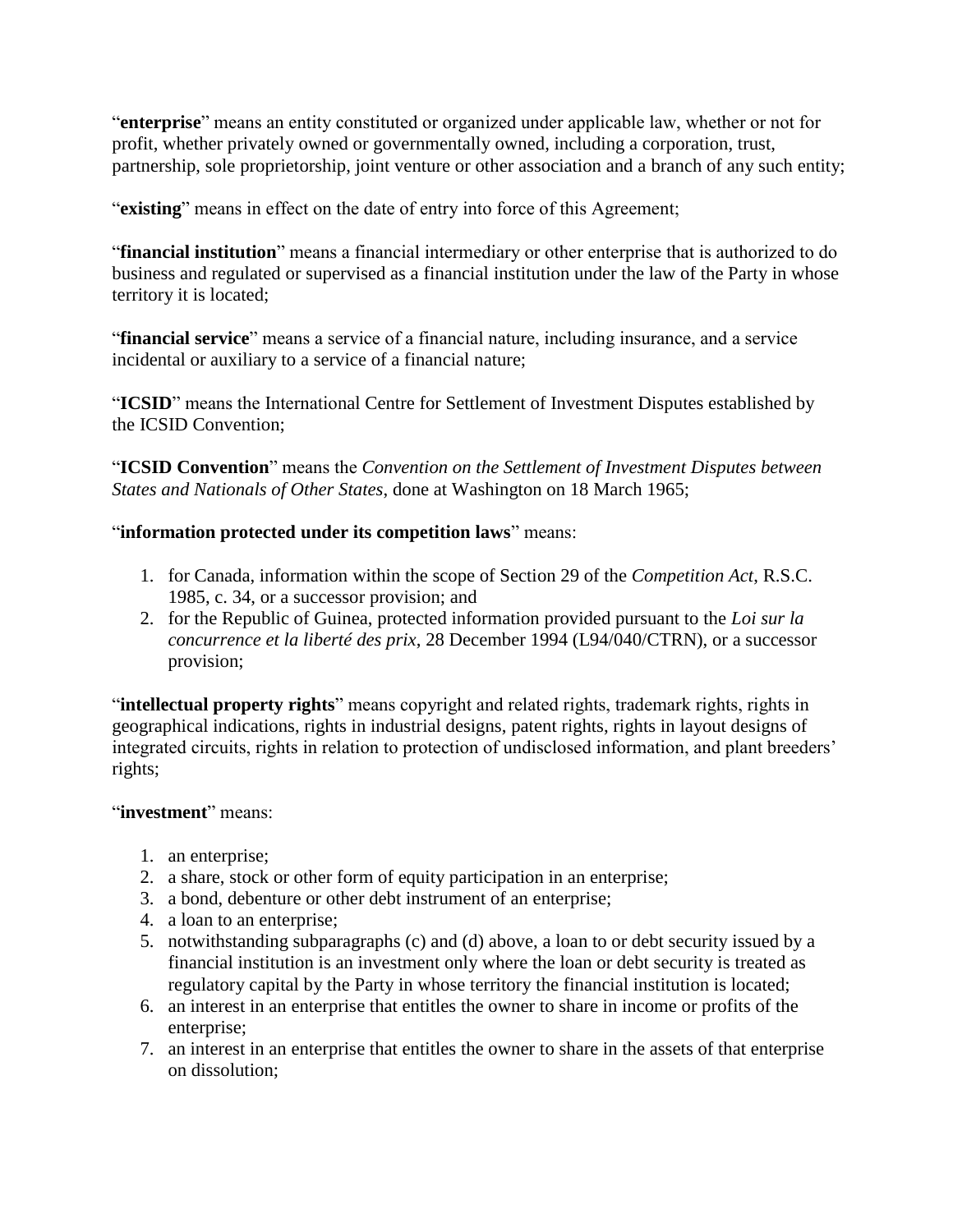- 8. an interest arising from the commitment of capital or other resources in the territory of a Party to economic activity in that territory, such as under:
	- 1. a contract involving the presence of an investor's property in the territory of the Party, including a turnkey or construction contract, or a concession, or
	- 2. a contract where remuneration depends substantially on the production, revenues or profits of an enterprise;
- 9. intellectual property rights; and
- 10. any other tangible or intangible, moveable or immovable, property and related property rights acquired in the expectation of or used for the purpose of economic benefit or other business purpose;

but "**investment**" does not mean:

- 11. a claim to money that arises solely from:
	- 1. a commercial contract for the sale of a good or service by a national or enterprise in the territory of a Party to an enterprise in the territory of the other Party, or
	- 2. the extension of credit in connection with a commercial transaction, such as trade financing; or
- 12. any other claim to money,

that does not involve the kinds of interests set out in subparagraphs (a) to (j);

"**investment of an investor of a Party**" means an investment owned or controlled directly or indirectly by an investor of that Party;

"**investor of a Party**" means a Party, or a national or an enterprise of a Party, that seeks to make, is making or has made an investment;

"**measure**" includes a law, regulation, procedure, requirement or practice;

"**national**" means:

- 1. for Canada, a natural person who is a citizen or permanent resident of Canada; and
- 2. for the Republic of Guinea, a natural person who is a citizen or a permanent resident of the Republic of Guinea;

except that:

- 3. a natural person who is a dual citizen of Canada and the Republic of Guinea shall be deemed to be exclusively a national of the Party of his or her dominant and effective nationality; and
- 4. a natural person who is a citizen of one Party and a permanent resident of the other Party shall be deemed to be exclusively a national of the Party of his or her citizenship;

"**national government**" means: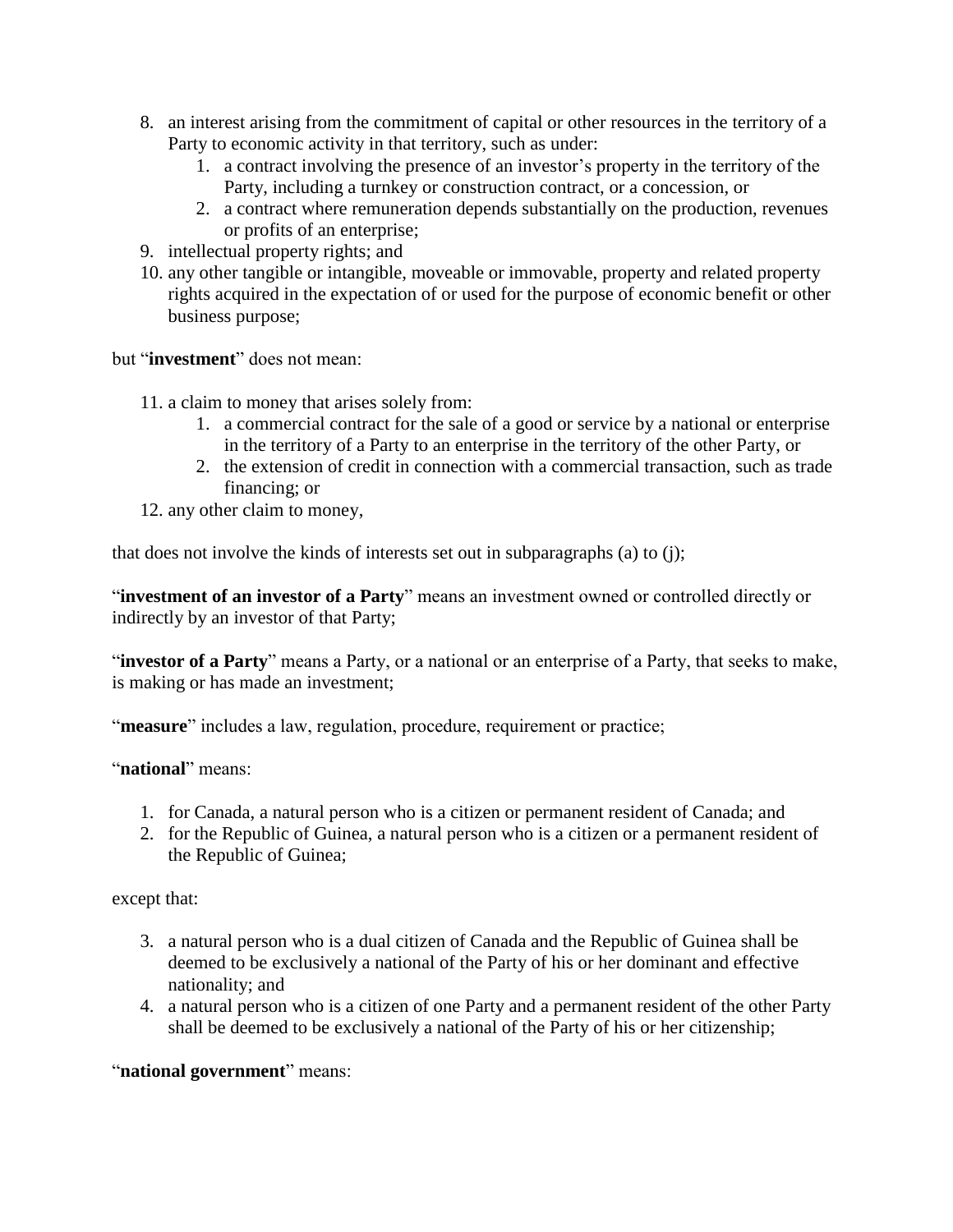- 1. for Canada, the federal government; and
- 2. for the Republic of Guinea, the government of the Republic of Guinea;

"**New York Convention**" means the United Nations *Convention on the Recognition and Enforcement of Foreign Arbitral Awards*, done at New York on 10 June 1958;

"**person**" means a natural person or an enterprise;

"**respondent Party**" means a Party against which a claim is made under Section C (Settlement of Disputes between an Investor and the Host Party);

"**sub-national government**" means with respect to Canada, a provincial, territorial or local government;

"**territory**" means:

- 1. the land territory, internal waters and territorial sea, including the air space above these areas, of the Party;
- 2. (the exclusive economic zone of the Party, as determined by its domestic law, consistent with Part V of the *United Nations Convention on the Law of the Sea*, done at Montego Bay on 10 December 1982 (UNCLOS); and
- 3. (the continental shelf of the Party, as determined by its domestic law, consistent with Part VI of UNCLOS;

"**TRIPS Agreement**" means the *Agreement on Trade-Related Aspects of Intellectual Property Rights*;

"**UNCITRAL Arbitration Rules**" means the *Arbitration Rules* of the United Nations Commission on International Trade Law, in their most recent form; and

"**WTO Agreement**" means the *Marrakesh Agreement Establishing the World Trade Organization*, done at Marrakesh on 15 April 1994.

## **Section B – Substantive Obligations**

#### **Article 2**

#### **Scope**

1. This Agreement shall apply to measures adopted or maintained by a Party relating to:

- 1. an investor of the other Party; and
- 2. a covered investment.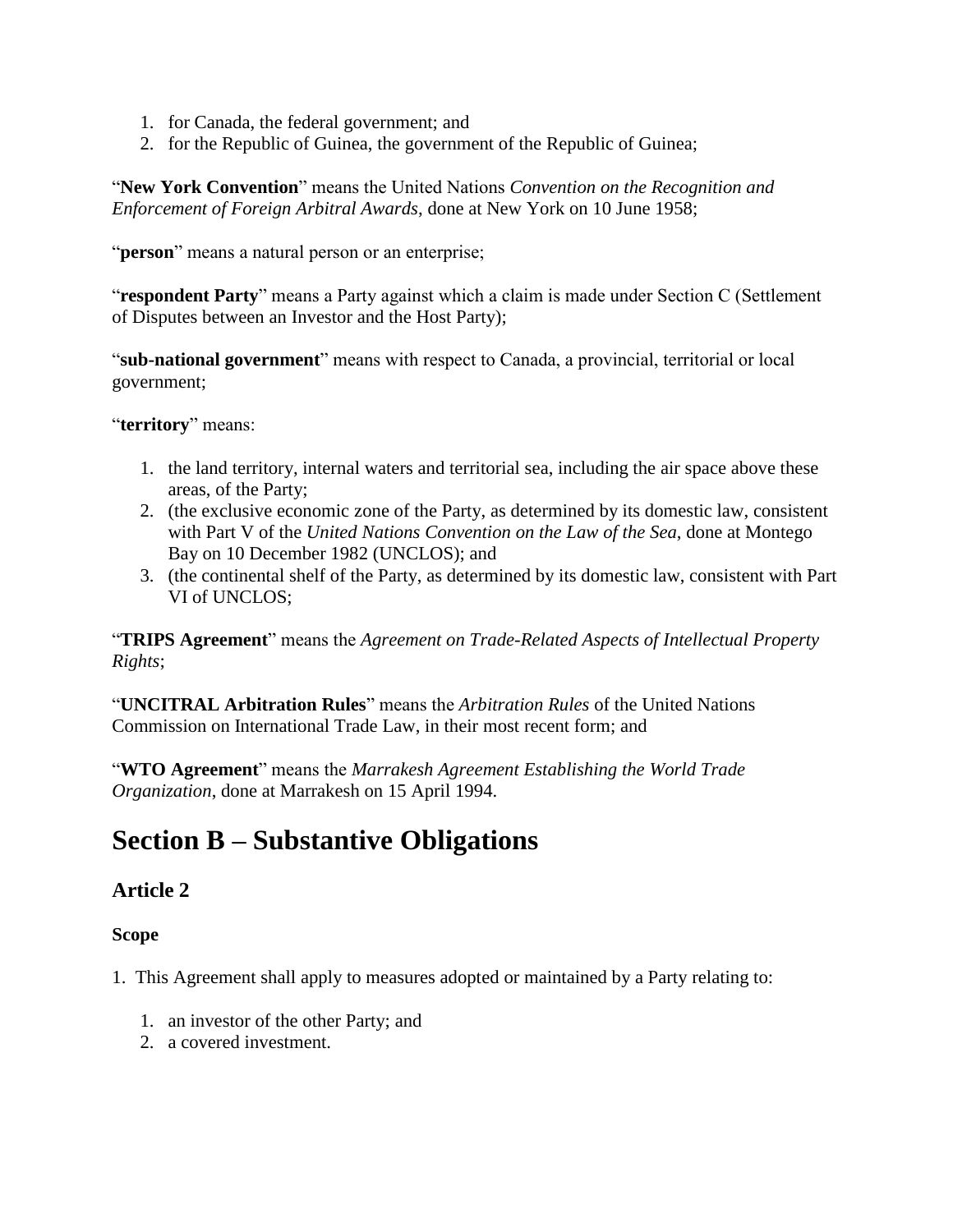2. The obligations in Section B (Substantive Obligations) apply to a person of a Party when it exercises a regulatory, administrative or other governmental authority delegated to it by that Party.

## **Article 3**

#### **Promotion of Investment**

Each Party shall encourage the creation of favourable conditions for investment in its territory by investors of the other Party and shall admit those investments in accordance with this Agreement.

### **Article 4**

#### **National Treatment**

1. Each Party shall accord to an investor of the other Party treatment no less favourable than that it accords, in like circumstances, to its own investors with respect to the establishment, acquisition, expansion, management, conduct, operation and sale or other disposition of an investment in its territory.

2. Each Party shall accord to a covered investment treatment no less favourable than that it accords, in like circumstances, to investments of its own investors with respect to the establishment, acquisition, expansion, management, conduct, operation and sale or other disposition of an investment in its territory.

3. The treatment accorded by a Party under paragraphs 1 and 2 means, with respect to a subnational government, treatment accorded, in like circumstances, by that sub-national government to investors, and to investments of investors, of the Party of which it forms a part.

## **Article 5**

#### **Most-Favoured-Nation Treatment**

1. Each Party shall accord to an investor of the other Party treatment no less favourable than that it accords, in like circumstances, to investors of a non-Party with respect to the establishment, acquisition, expansion, management, conduct, operation and sale or other disposition of an investment in its territory.

2. Each Party shall accord to a covered investment treatment no less favourable than that it accords, in like circumstances, to investments of investors of a non-Party with respect to the establishment, acquisition, expansion, management, conduct, operation and sale or other disposition of an investment in its territory.

3. For greater certainty, the treatment accorded by a Party under paragraphs 1 and 2 means, with respect to a sub-national government, treatment accorded, in like circumstances, by that subnational government to investors, and to investments of investors, of a non-Party.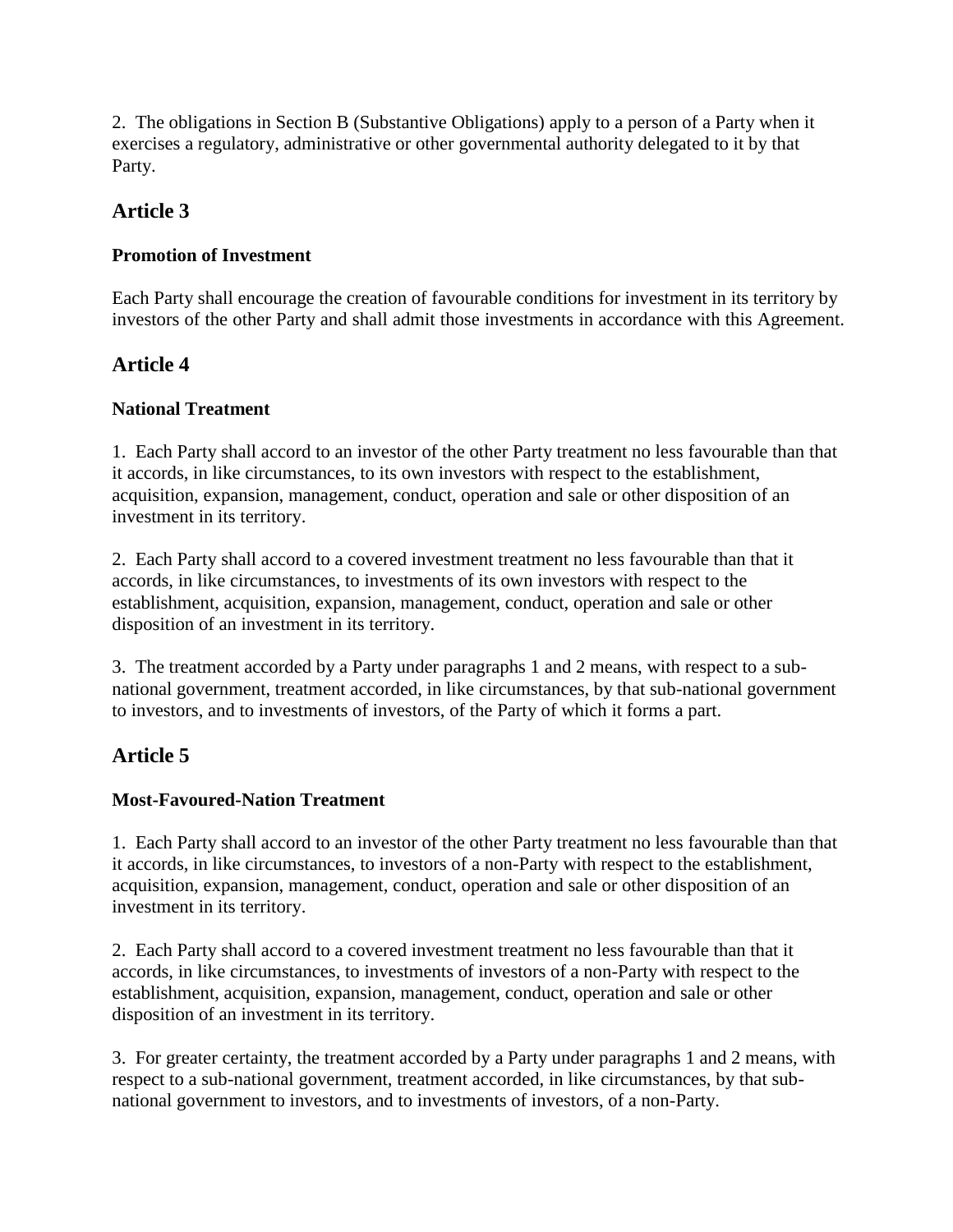## **Article 6**

#### **Minimum Standard of Treatment**

1. Each Party shall accord to a covered investment treatment in accordance with the customary international law minimum standard of treatment of aliens, including fair and equitable treatment and full protection and security.

2. The concepts of "fair and equitable treatment" and "full protection and security" in paragraph 1 do not require treatment in addition to or beyond that which is required by the customary international law minimum standard of treatment of aliens.

3. A breach of another provision of this Agreement, or of a separate international agreement, does not establish that there has been a breach of this Article.

## **Article 7**

#### **Compensation for Losses**

Notwithstanding Article 17(5)(b) (Reservations and Exceptions), each Party shall accord to an investor of the other Party, and to a covered investment, non-discriminatory treatment with respect to measures it adopts or maintains relating to compensation for losses incurred by investments in its territory as a result of armed conflict, civil strife or a natural disaster.

## **Article 8**

#### **Senior Management, Boards of Directors and Entry of Personnel**

1. A Party may not require that an enterprise of that Party that is a covered investment appoint to a senior management position an individual of any particular nationality.

2. A Party may require that a majority of the board of directors, or a committee thereof, of an enterprise of that Party that is a covered investment be of a particular nationality or resident in the territory of the Party, provided that the requirement does not materially impair the ability of the investor to exercise control over its investment.

3. Subject to its domestic law relating to the entry of aliens, each Party shall grant temporary entry to nationals employed by an investor of the other Party who seek to render managerial or executive services, or services that require specialized knowledge, to an investment of that investor in the territory of the Party.

#### **Article 9**

#### **Performance Requirements**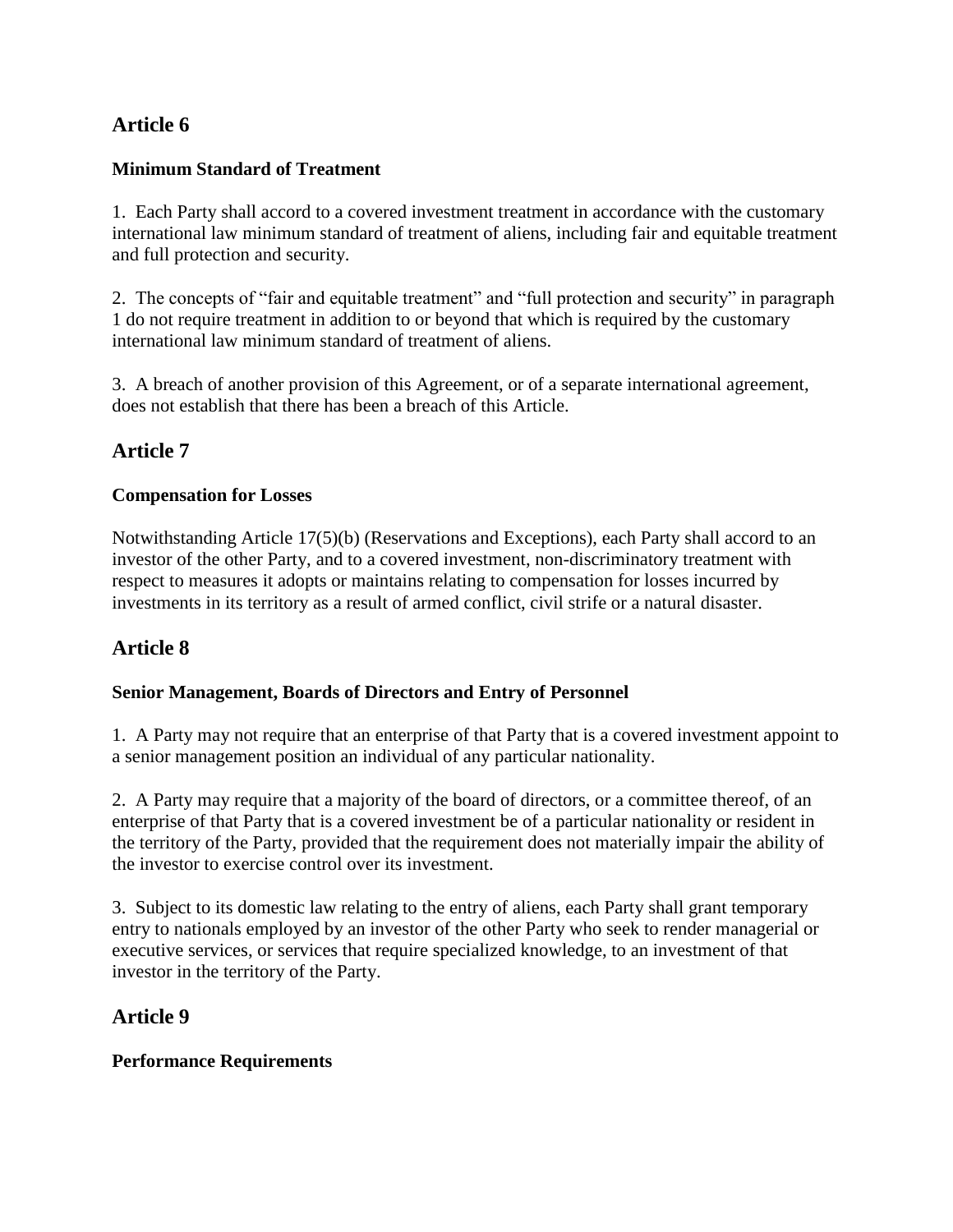1. A Party may not impose or enforce the following requirements, or enforce a commitment or undertaking, in connection with the establishment, acquisition, expansion, management, conduct or operation of an investment of an investor of a Party or of a non-Party in its territory:

- 1. to export a given level or percentage of a good or service;
- 2. to achieve a given level or percentage of domestic content;
- 3. to purchase, use or accord a preference to a good produced or service provided in its territory, or to purchase a good or service from a person in its territory;
- 4. to relate the volume or value of imports to the volume or value of exports or to the amount of foreign exchange inflows associated with that investment;
- 5. to restrict sales of a good or service in its territory that the investment produces or providesby relating those sales to the volume or value of its exports or foreign exchange earnings;
- 6. to transfer technology, a production process or other proprietary knowledge to a person in its territory; or
- 7. to supply exclusively from the territory of the Party a good that the investment produces or a service it provides to a specific regional market or to the world market.

2. A measure that requires an investment to use a technology to meet generally applicable health, safety or environmental requirements is not inconsistent with subparagraph 1(f).

3. A Party may not condition the receipt or continued receipt of an advantage, in connection with an investment in its territory of an investor of a Party or of a non-Party, on compliance with the following requirements:

- 1. to achieve a given level or percentage of domestic content;
- 2. to purchase, use or accord a preference to a good produced in its territory, or to purchase a good from a producer in its territory;
- 3. to relate the volume or value of imports to the volume or value of exports or to the amount of foreign exchange inflows associated with that investment; or
- 4. to restrict sales of a good or service in its territory that the investment produces or provides by relating those sales to the volume or value of its exports or foreign exchange earnings.

4. a) Paragraph 3 does not prevent a Party from conditioning the receipt or continued receipt of an advantage, in connection with an investment in its territory of an investor of a Party or of a non-Party, on compliance with a requirement to locate production, providea service, train or employ workers, construct or expand particular facilities, or carry out research and development, in its territory.

b) Subparagraph 1(f) does not apply if the requirement is imposed or the commitment or undertaking is enforced by a court, administrative tribunal or competition authority to remedy an alleged violation of domestic competition law.

5. Paragraphs 1 and 3 do not apply to a requirement other than the requirements set out in those paragraphs.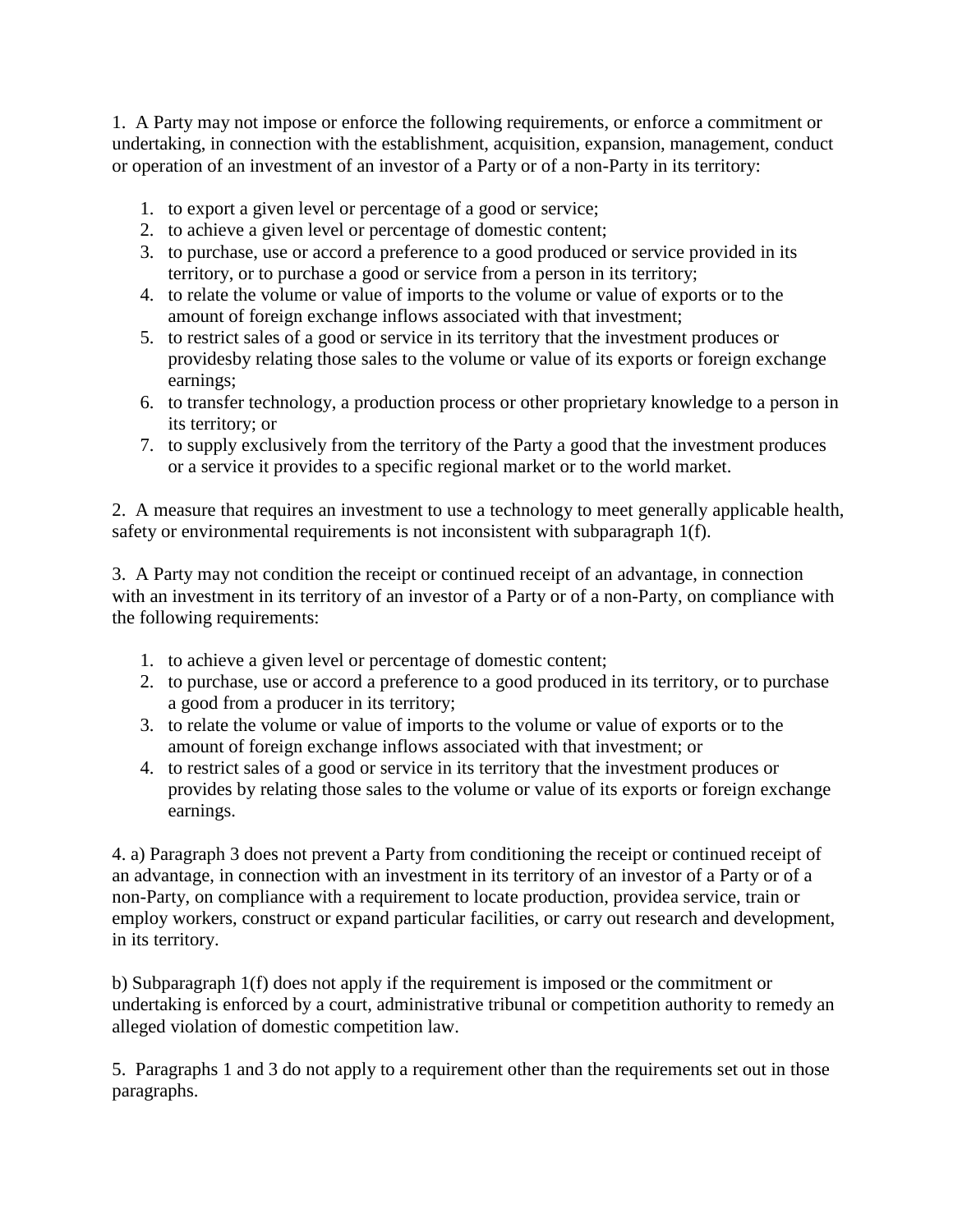- 6. The provisions of:
	- 1. subparagraphs  $1(a)$ , (b) and (c), and  $3(a)$  and (b), do not apply to a qualification requirement for a good or service with respect to export promotion and foreign aid programs;
	- 2. subparagraphs  $1(b)$ ,  $(c)$ ,  $(f)$  and  $(g)$ , and  $3(a)$  and  $(b)$ , do not apply to procurement by a Party or a State enterprise; and
	- 3. subparagraphs 3(a) and (b) do not apply to a requirement imposed by an importing Party relating to the content of a good necessary to qualify for a preferential tariff or preferential quota.

### **Article 10**

#### **Expropriation**

1. A Party may not nationalize or expropriate a covered investment either directly or indirectly through measures having an effect equivalent to nationalization or expropriation ("expropriation"), except for a public purpose, in accordance with due process of law, in a nondiscriminatory manner and on payment of compensation in accordance with paragraphs 2 and 3. For greater certainty, this paragraph shall be interpreted in accordance with Annex B.10.

2. The compensation referred to in paragraph 1 must be equivalent to the fair market value of the expropriated investment immediately before the expropriation took place ("date of expropriation"), and must not reflect a change in value occurring because the intended expropriation had become known earlier. Valuation criteria must include going concern value, asset value including the declared tax value of tangible property, and other criteria, as appropriate, to determine fair market value.

3. Compensation shall be paid without delay and shall be fully realizable and freely transferable. Compensation shall be paid in a freely convertible currency and shall include interest at a commercially reasonable rate for that currency accrued from the date of expropriation until the date of payment.

4. The affected investor shall have a right under the law of the expropriating Party to prompt review of its case and of the valuation of its investment by a judicial or other independent authority of that Party in accordance with the principles set out in this Article.

5. This Article does not apply to the issuance of a compulsory licence granted in relation to intellectual property rights, or to the revocation, limitation or creation of an intellectual property right, to the extent that the issuance, revocation, limitation or creation is consistent with the WTO Agreement.

**Article 11**

**Transfers**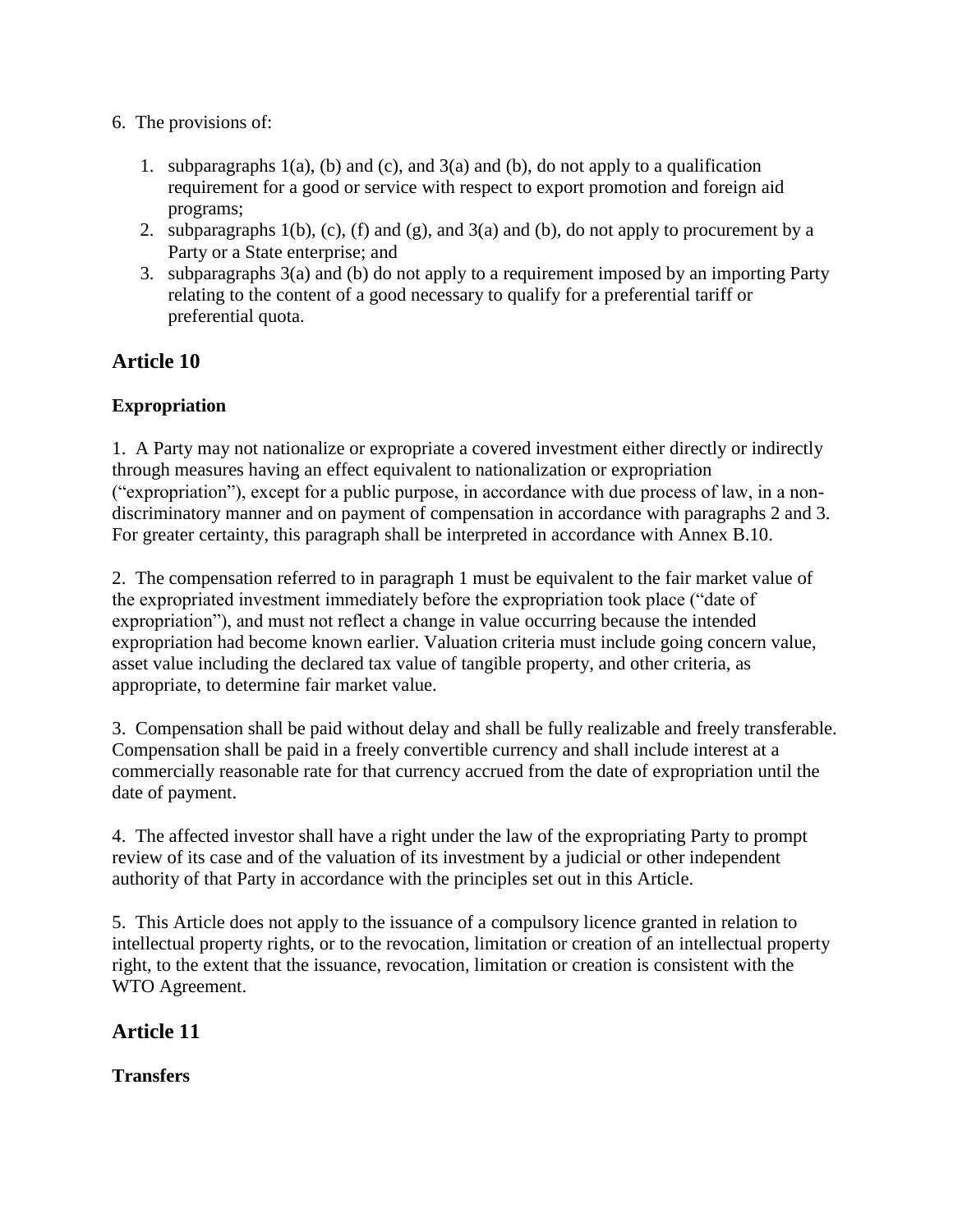1. Each Party shall permit all transfers relating to a covered investment to be made freely, and without delay, into and out of its territory. Those transfers include:

- 1. contributions to capital;
- 2. profits, dividends, interest, capital gains, royalty payments, management fees, technical assistance and other fees, returns in kind and other amounts derived from the covered investment;
- 3. proceeds from the sale of all or part of the covered investment or from the partial or complete liquidation of the covered investment;
- 4. payments made under a contract entered into by the investor or the covered investment, including payments made pursuant toa loan agreement;
- 5. payments made under Articles 7(Compensation for Losses) and 10 (Expropriation); and
- 6. payments arising under Section C (Settlement of Disputes between an Investor and the Host Party).

2. Each Party shall permit transfers relating to a covered investment to be made in the convertible currency in which the capital was originally invested, or in another convertible currency agreed to by the investor and the Party concerned. Unless otherwise agreed by the investor, transfers shall be made at the market rate of exchange in effect on the date of transfer.

3. Notwithstanding paragraphs 1 and 2, a Party may prevent a transfer through the equitable, non-discriminatory and good faith application of its domestic law relating to:

- 1. bankruptcy, insolvency or the protection of the rights of a creditor;
- 2. issuing, trading or dealing in securities;
- 3. a criminal or penal offence;
- 4. financial reporting or record keeping of transfers when necessary to assist law enforcement or financial regulatory authorities; or
- 5. ensuring compliance with an order or judgment in judicial or administrative proceedings.

4. A Party may not require one of its investors to transfer, or penalize one of its investors for failing to transfer, the income, earnings, profits or other amounts derived from, or attributable to, an investment in the territory of the other Party.

5. Paragraph 4 does not prevent a Party from imposing a measure through the equitable, nondiscriminatory and good faith application of its domestic law relating to the matters in subparagraphs 3(a) through 3(e).

6. Notwithstanding the provisions of paragraphs 1, 2 and 4, and without limiting the applicability of paragraph 5, a Party may prevent or limit transfers by a financial institution to, or for the benefit of, an affiliate of or person related to that institution, through the equitable, nondiscriminatory and good faith application of a measure relating to maintenance of the safety, soundness, integrity or financial responsibility of financial institutions.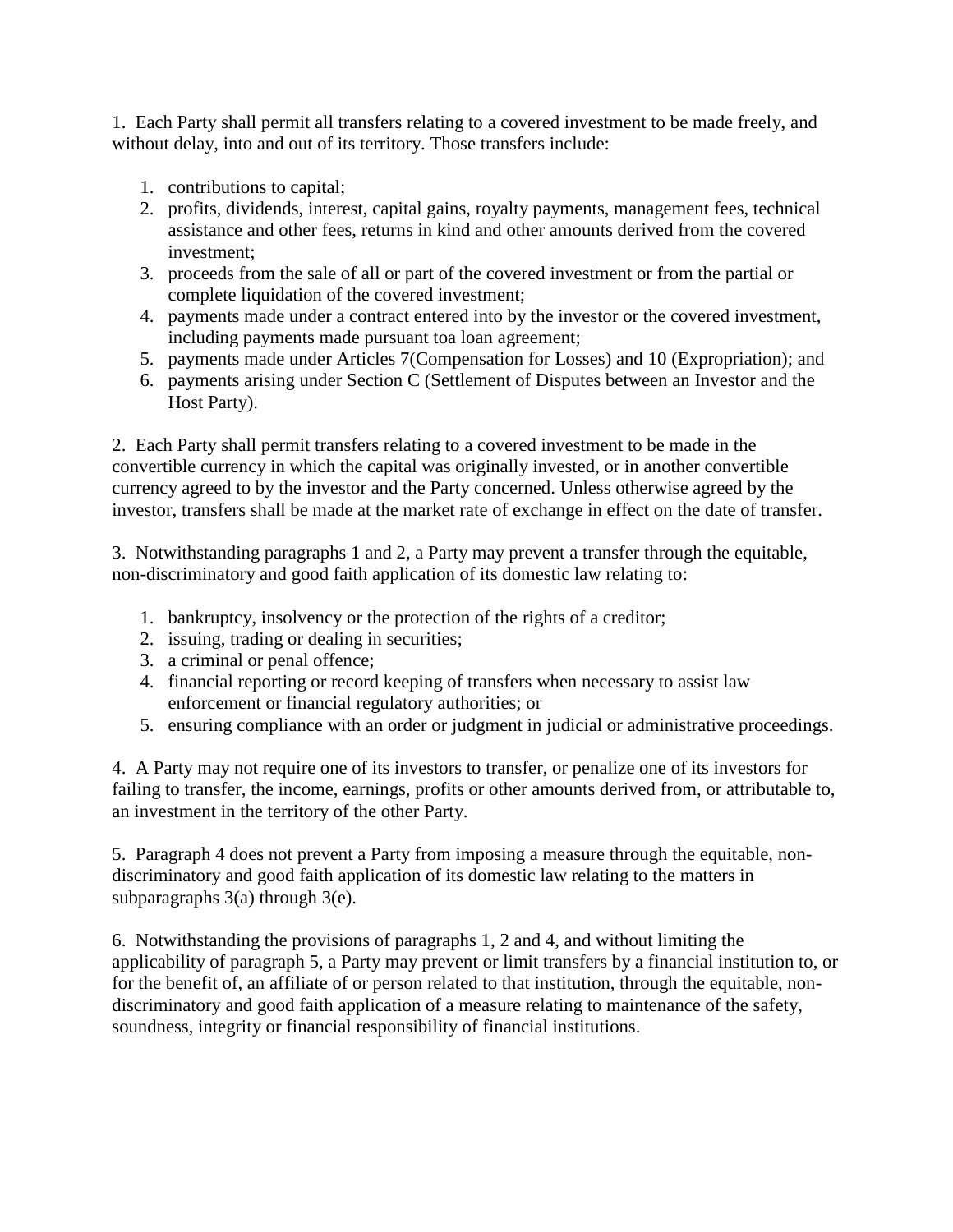7. Notwithstanding paragraph 1, a Party may restrict transfers of returns in kind in circumstances where it could otherwise restrict those transfers under the WTO Agreement and as set out in paragraph 3.

## **Article 12**

## **Transparency**

1. Each Party shall ensure that its laws, regulations, procedures, and administrative rulings of general application respecting a matter covered by this Agreement are promptly published or otherwise made available in such a manner as to enable interested persons and the other Party to become acquainted with them.

2. To the extent possible, each Party shall:

- 1. publish in advance any measure referred to in paragraph 1 that it proposes to adopt; and
- 2. provide interested persons and the other Party a reasonable opportunity to comment on that proposed measure.

3. Upon request by a Party, the other Party shall provide information on a measure that may have an impact on a covered investment.

## **Article 13**

#### **Subrogation**

1. If a Party or an agency of a Party makes a payment to one of its investors under a guarantee or a contract of insurance it has entered into in respect of an investment, the other Party shall recognize the validity of the subrogation in favour of the first-mentioned Party or agency to a right or title held by the investor.

2. A Party or an agency of a Party, that is subrogated to a right of an investor in accordance with paragraph 1, is entitled to the same rights as those of the investor regarding the investment. Those rights may be exercised by the Party or an agency of the Party or by the investor if the Party or its agency so authorizes.

## **Article 14**

#### **Taxation Measures**

1. Except as set out in this Article, this Agreement does not apply to a taxation measure.

2. This Agreement does not affect the rights and obligations of a Party under a tax convention. In the event of inconsistency between this Agreement and a tax convention, that convention prevails.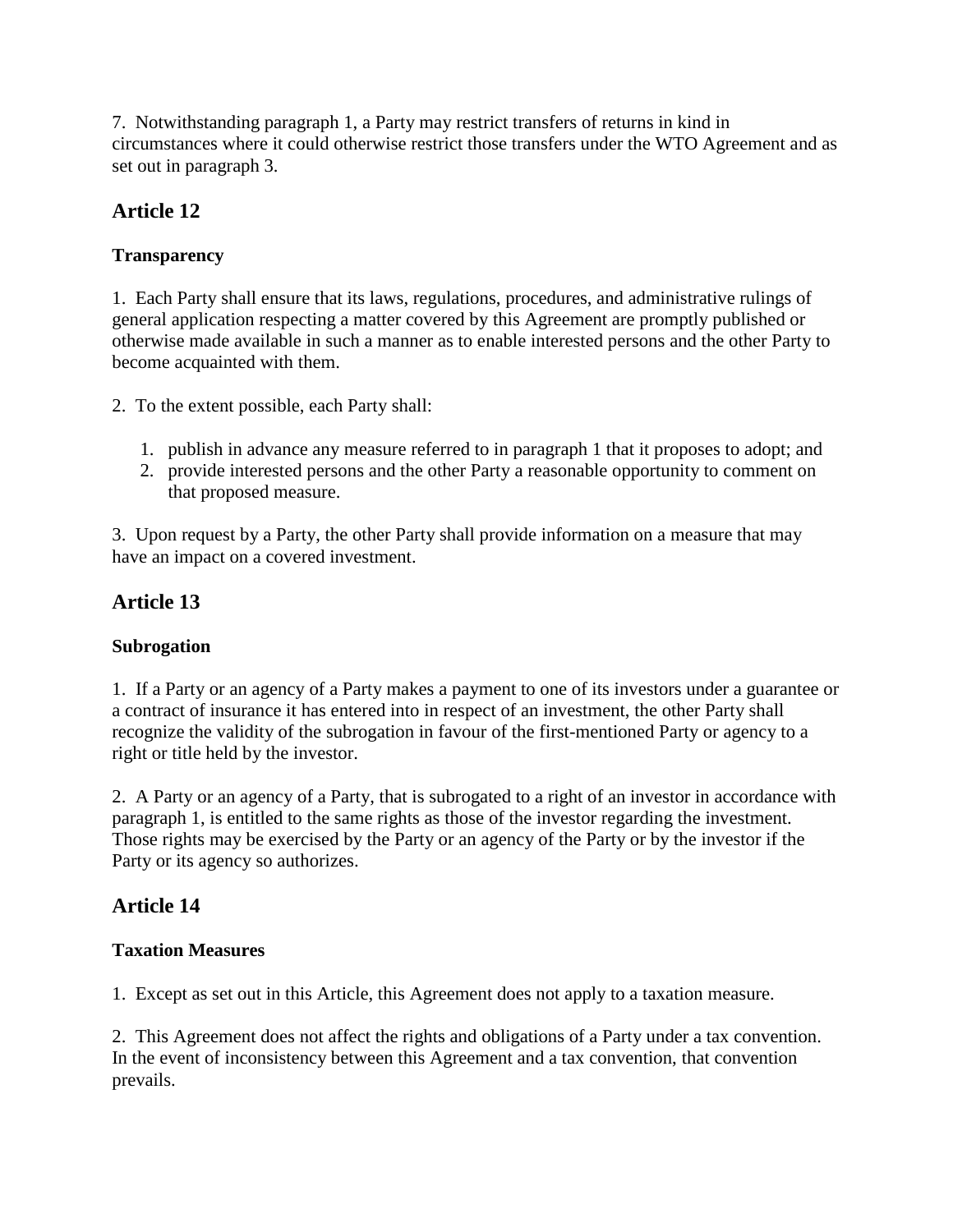3. This Agreement does not require a Party to furnish or allow access to information, which if disclosed, would be contrary to the Party's law protecting information concerning the taxation affairs of a taxpayer.

4. Subject to paragraph 2, Articles 4 (National Treatment) and 5 (Most-Favoured-Nation Treatment) apply to all taxation measures, other than those on income, capital gains or on the taxable capital of corporations, except that nothing in those Articles shall apply:

- 1. to a non-conforming provision of an existing taxation measure;
- 2. to the continuation or prompt renewal of a non-conforming provision of an existing taxation measure;
- 3. to an amendment to a non-conforming provision of an existing taxation measure to the extent that the amendment does not decrease its conformity at the time of the amendment with those Articles; or
- 4. to new taxation measures that are aimed at ensuring the equitable and effective imposition or collection of taxes (including, for greater certainty, a measure that is taken by a Party to ensure compliance with the Party's taxation system or to prevent the avoidance or evasion of taxes) and that do not arbitrarily discriminate between persons, goods or services of the Parties.
- 5. Provided that the conditions in paragraph 6 are met:
	- 1. a claim by an investor that a taxation measure of a Party is in breach of an agreement between a national government authority of that Party and the investor concerning an investment shall be considered a claim for breach of this Agreement; and
	- 2. the provisions of Article 10 (Expropriation) apply to taxation measures.
- 6. An investor may not make a claim under paragraph 5 unless:
	- 1. the investor provides a copy of the notice of claim to the taxation authorities of the Parties; and
	- 2. six months after receiving notification of the claim by the investor, the taxation authorities of the Parties fail to reach a joint determination that, in the case of subparagraph 5(a), the measure does not contravene that agreement, or in the case of subparagraph 5(b), the measure in question is not an expropriation.

7. If, in connection with a claim by an investor of a Party or a dispute between the Parties, an issue arises as to whether a measure of a Party is a taxation measure, a Party may refer the issue to the taxation authorities of the Parties. A decision of the taxation authorities shall bind an Arbitral Tribunal formed pursuant to Section C (Settlement of Disputes between an Investor and the Host Party) or arbitral panel formed pursuant to Section D (State-to-State Dispute Settlement Procedures). An Arbitral Tribunal or arbitral panel seized of a claim or a dispute in which the issue arises may not proceed until it receives the decision of the taxation authorities. If the taxation authorities have not decided the issue within six months of the referral, the Arbitral Tribunal or arbitral panel shall decide the issue.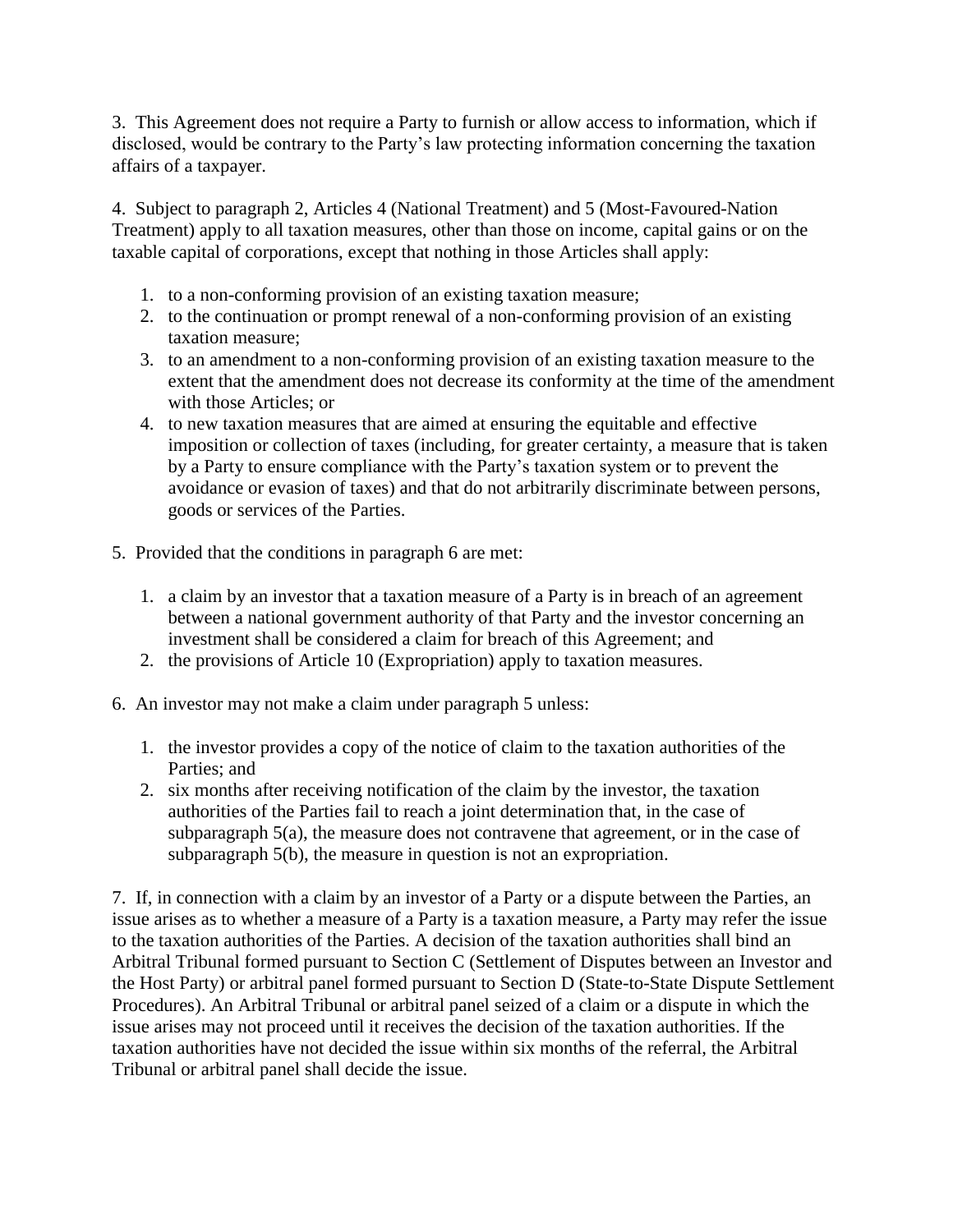8. Each Party shall notify the other Party by diplomatic note of the identity of the taxation authorities referred to in this Article.

## **Article 15**

#### **Health, Safety and Environmental Measures**

The Parties recognize that it is inappropriate to encourage investment by relaxing domestic health, safety or environmental measures. Accordingly, a Party should not waive or otherwise derogate from, or offer to waive or otherwise derogate from, those measures to encourage the establishment, acquisition, expansion or retention in its territory of an investment of an investor. If a Party considers that the other Party has offered such an encouragement, it may request consultations with the other Party and the two Parties shall consult with a view to avoiding the encouragement.

## **Article 16**

### **Corporate Social Responsibility**

Each Party should encourage enterprises operating within its territory or subject to its jurisdiction to voluntarily incorporate internationally recognized standards of corporate social responsibility in their practices and internal policies, such as statements of principle that have been endorsed or are supported by the Parties. These principles address issues such as labour, the environment, human rights, community relations and anti-corruption.

## **Article 17**

#### **Reservations and Exceptions**

1. Articles 4 (National Treatment), 5 (Most-Favoured-Nation Treatment), 8 (Senior Management, Boards of Directors and Entry of Personnel) and 9 (Performance Requirements) shall not apply to:

- a) i. any measure existing and non-conforming, maintained in the territory of a Party,
- ii. any measure maintained or adopted after the date of entry into force of this Agreement that, at the time of sale or other disposition of a government's equity interests in, or the assets of, an existing state enterprise or an existing governmental entity:
	- o prohibits or imposes limitations on the ownership or control of equity interests or assets, or
	- $\circ$  imposes nationality requirements relating to senior management or members of the board of directors;
- b) the continuation or prompt renewal of any non-conforming measure referred to in subparagraph (a); or
- c) an amendment to any non-conforming measure referred to in subparagraph (a) to the extent that the amendment does not decrease the conformity of the measure, as it existed immediately before the amendment, with Articles Articles 4 (National Treatment), 5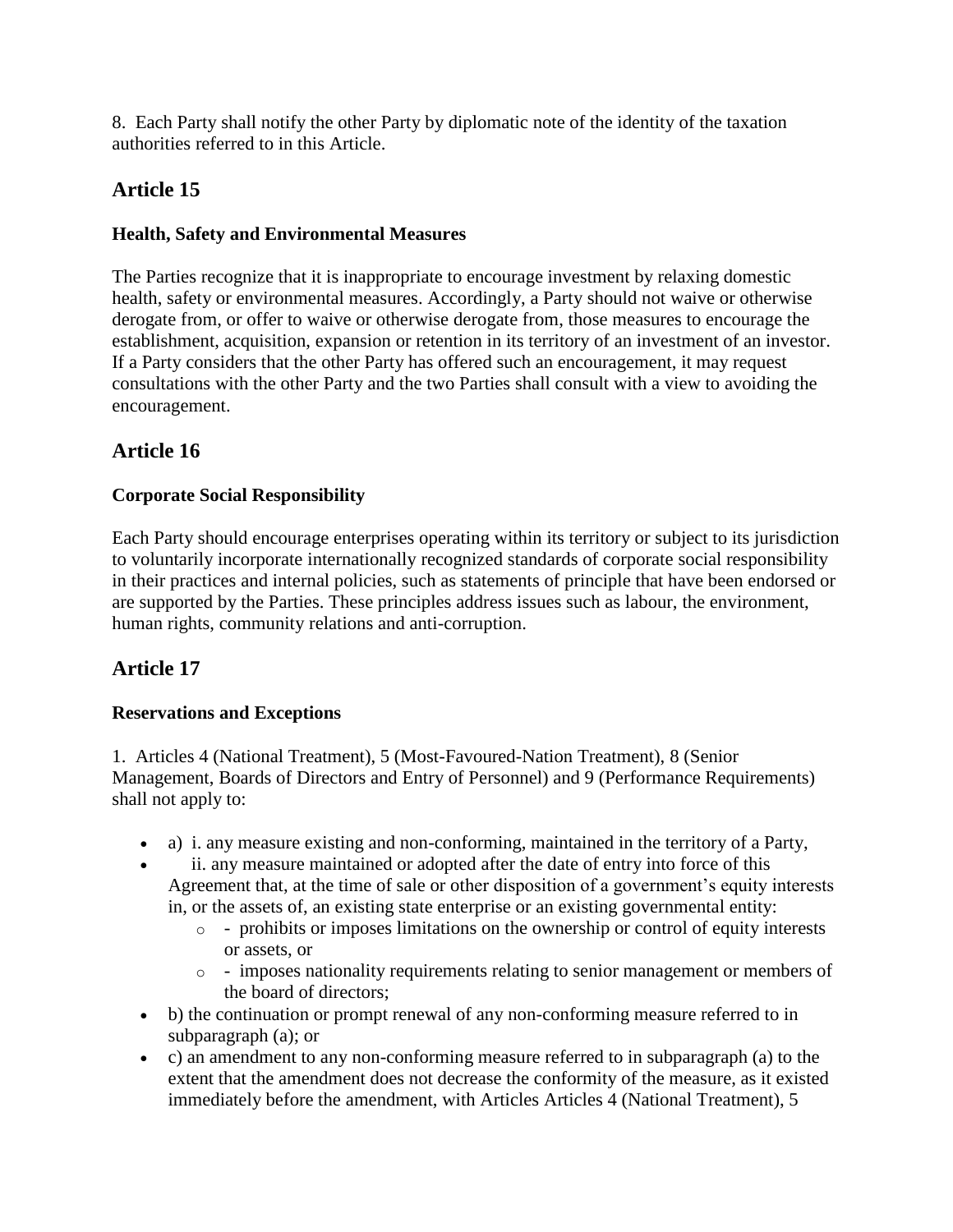(Most-Favoured-Nation Treatment), 8 (Senior Management, Board of Directors and Entry of Personnel) and 9 (Performance Requirements).

2. Articles 4 (National Treatment), 5 (Most-Favoured-Nation Treatment), 8 (Senior Management, Board of Directors and Entry of Personnel) and 9 (Performance Requirements) shall not apply to any measure that a Party adopts or maintains with respect to sectors, subsectors or activities, as set out in its schedule to Annex I.

3. Article 5 (Most-Favoured-Nation Treatment) shall not apply to treatment accorded by a Party pursuant to agreements set out in Annex II.

4. In respect of intellectual property rights, a Party may derogate from Articles 4 (National Treatment), 5 (Most-Favoured-Nation Treatment) and 9(1)(f) (Performance Requirements) in a manner that is consistent with:

- 1. the TRIPS Agreement;
- 2. an amendment to the TRIPS Agreement in force for both Parties; and
- 3. a waiver to the TRIPS Agreement granted pursuant to Article IX of the WTO Agreement.

5. Articles 4 (National Treatment), 5 (Most-Favoured-Nation Treatment) and 8 (Senior Management and Board of Directors) do not apply to:

- 1. procurement by a Party or a State enterprise; or
- 2. a subsidy or grant provided by a Party or a State enterprise, including a governmentsupported loan, a guarantee or insurance.

6. Article 5 (Most-Favoured-Nation Treatment) of this Agreement does not apply to financial services.

## **Article 18**

#### **General Exceptions**

- 1. For the purpose of this Agreement:
	- 1. a Party may adopt or enforce a measure necessary:
		- 1. to protect human, animal or plant life or health,
		- 2. to ensure compliance with domestic law that is not inconsistent with this Agreement, or
		- 3. for the conservation of living or non-living exhaustible natural resources;
	- 2. provided that the measure referred to in subparagraph (a) is not:
		- 1. applied in a manner that constitutes arbitrary or unjustifiable discrimination between investments or between investors, or
		- 2. a disguised restriction on international trade or investment.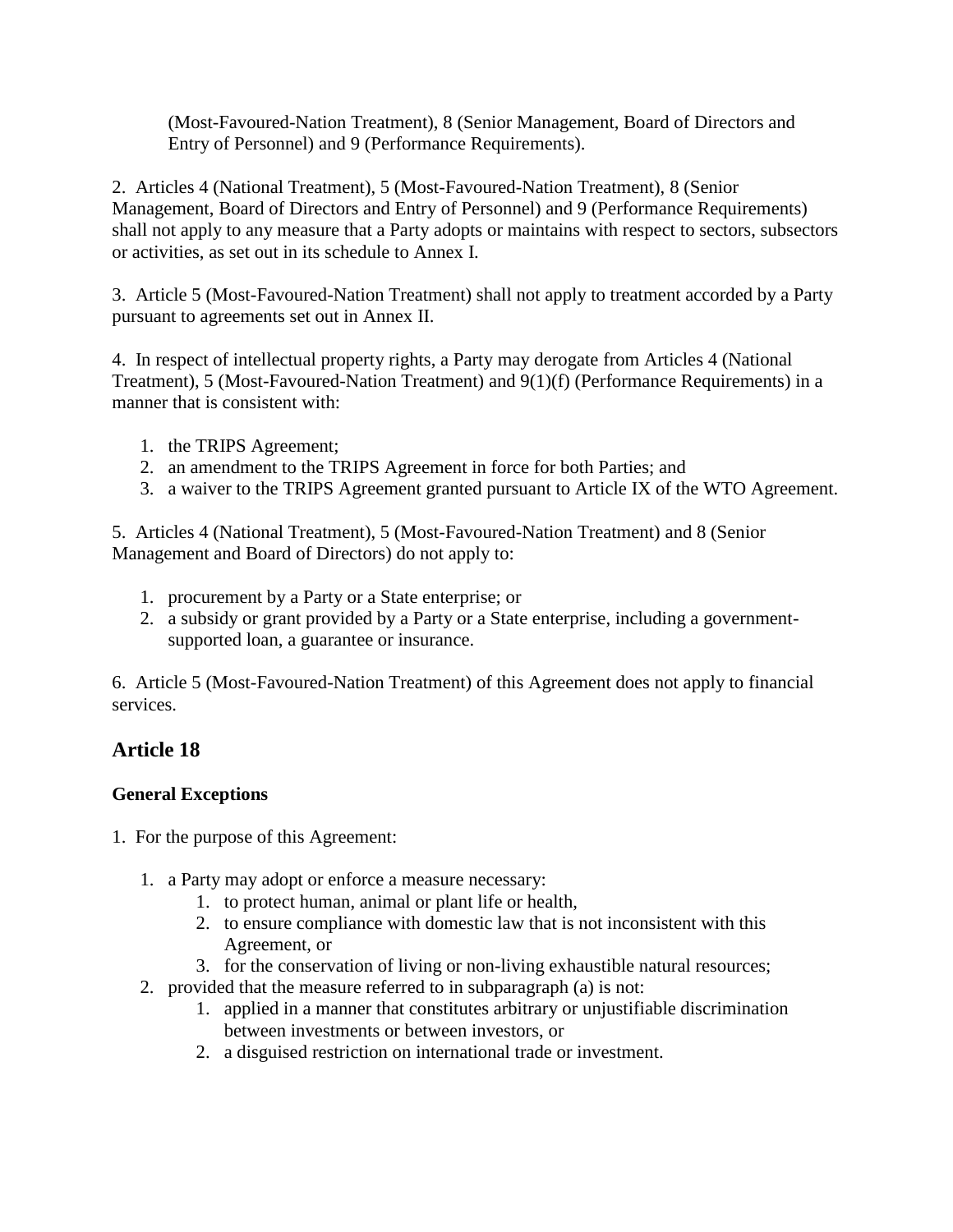2. This Agreement does not prevent a Party from adopting or maintaining reasonable measures for prudential reasons, such as:

- 1. protecting investors, depositors, financial market participants, policy-holders, policyclaimants, or persons to whom a fiduciary duty is owed by a financial institution;
- 2. maintaining the safety, soundness, integrity or financial responsibility of financial institutions; and
- 3. ensuring the integrity and stability of a Party's financial system.

3. This Agreement does not apply to non-discriminatory measures of general application taken by a public entity in pursuit of monetary and related credit or exchange rate policies. This paragraph shall not affect a Party's obligations under Article 9 (Performance Requirements) or Article 11 (Transfers).

4. This Agreement does not:

- 1. require a Party to furnish or allow access to information if that Party determines that the disclosure of this information would be contrary to its essential security interests;
- 2. prevent a Party from taking an action that it considers necessary to protect its essential security interests:
	- 1. relating to the traffic in arms, ammunition and implements of war and to such traffic and transactions in other goods, materials, services and technology undertaken directly or indirectly for the purpose of supplying a military or other security establishment,
	- 2. taken in time of war or other emergency in international relations, or
	- 3. relating to the implementation of national policies or international agreements respecting the non-proliferation of nuclear weapons or other nuclear explosive devices; or
- 3. prevent a Party from fulfilling its obligations under the *United Nations Charter* for the maintenance of international peace and security.

5. This Agreement does not require a Party to furnish or allow access to information which if disclosed would impede law enforcement or would be contrary to the Party's law protecting the deliberative and policy-making processes of the executive branch of government at the cabinet level, personal privacy or the confidentiality of the financial affairs and accounts of individual customers of financial institutions.

6. In the course of a dispute settlement procedure under this Agreement:

- 1. a Party is not required to furnish or allow access to information protected under its competition law;
- 2. a competition authority of a Party is not required to furnish or allow access to information that is privileged or otherwise protected from disclosure.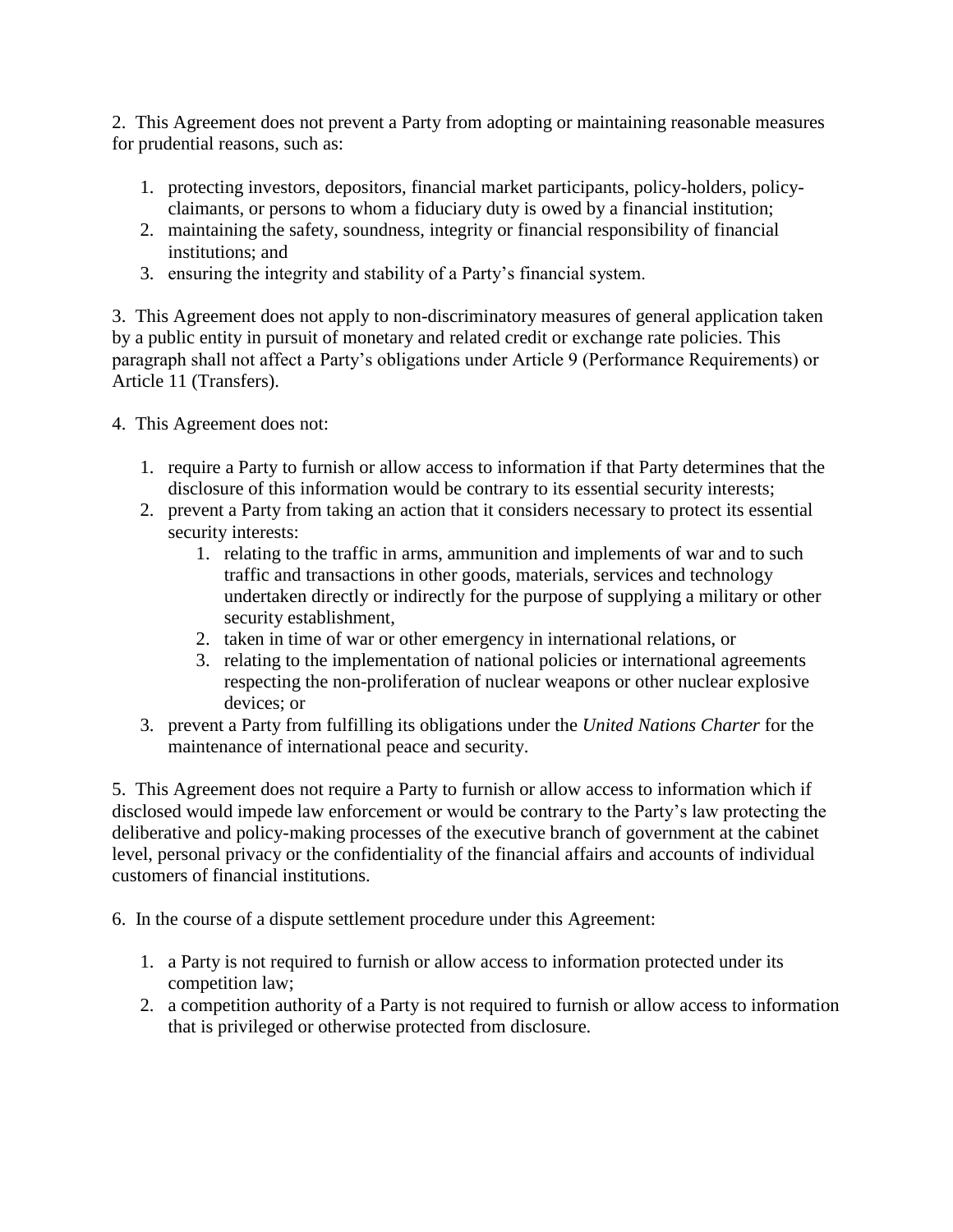7. This Agreement does not apply to a measure adopted or maintained by a Party with respect to a person engaged in a cultural industry. "Person engaged in a cultural industry" means a person engaged in the following activities:

- 1. the publication, distribution or sale of books, magazines, periodicals or newspapers in print or machine-readable form, except when printing or typesetting any of the foregoing is the only activity;
- 2. the production, distribution, sale or exhibition of film or video recordings;
- 3. the production, distribution, sale or exhibition of audio or video music recordings;
- 4. the publication, distribution or sale of music in print or machine-readable form; or
- 5. radiocommunications in which the transmissions are intended for direct reception by the general public, and all radio, television or cable broadcasting undertakings and all satellite programming and broadcast network services.

8. If a right or obligation in this Agreement duplicates one under the WTO Agreement, the Parties agree that a measure adopted by a Party in conformity with a waiver decision granted by the WTO pursuant to Article IX ofthe WTO Agreement is deemed to be also in conformity with the present Agreement. Such conforming measure of either Party may not give rise to a claim by an investor of one Party against the other under Section C (Settlement of Disputes between an Investor and the Host Party) of this Agreement.

## **Article 19**

#### **Denial of Benefits**

1. A Party may deny the benefits of this Agreement to an investor of the other Party that is an enterprise of that Party and to investments of that investor if investors of a non-Party or of the denying Party own or control the enterprise and:

- 1. the denying Party adopts or maintains measures with respect to the non-Party that prohibit transactions with the enterprise or that would be violated or circumvented if the benefits of this Agreement were accorded to the enterprise or to its investments; or
- 2. the enterprise has no substantial business activity in the territory of the Party under whose domestic law it is constituted or organized.

## **Section C – Settlement of Disputes Between an Investor and the Host Party**

## **Article 20**

#### **Purpose**

Without prejudice to the rights and obligations of the Parties under Section D (State-to-State Dispute Settlement Procedures), the Parties establish in this Section a mechanism for the settlement of investment disputes.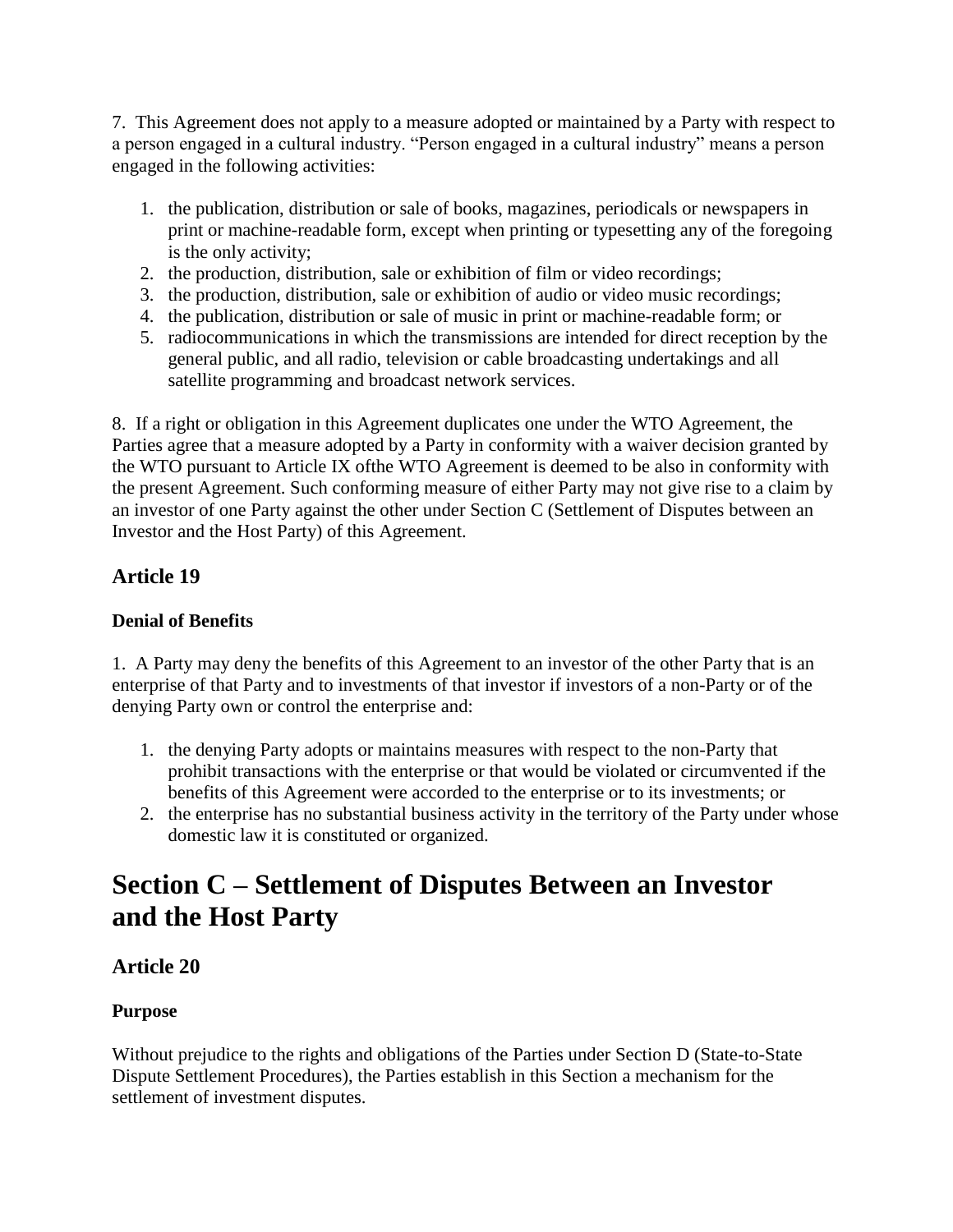## **Article 21**

#### **Claim by an Investor of a Party on Its Own Behalf or on Behalf of an Enterprise**

1. An investor of a Party may submit to arbitration under this Section a claim that:

- 1. the respondent Party has breached an obligation under Section B (Substantive Obligations), other than an obligation under Articles 8(3) (Senior Management, Boards of Directors and Entry of Personnel), 12 (Transparency), 15 (Health, Safety and Environmental Measures), or 16 (Corporate Social Responsibility); and
- 2. the investor has incurred loss or damage by reason of, or arising out of, that breach.

2. An investor of a Party, on behalf of an enterprise of the respondent Party that is a juridical person that the investor owns or controls directly or indirectly, may submit to arbitration under this Section a claim that:

- 1. the respondent Party has breached an obligation under Section B (Substantive Obligations), other than an obligation under Articles 8(3) (Senior Management, Boards of Directors and Entry of Personnel), 12 (Transparency), 15 (Health, Safety and Environmental Measures), or 16 (Corporate Social Responsibility); and
- 2. the enterprise has incurred loss or damage by reason of, or arising out of, that breach.

## **Article 22**

#### **Conditions Precedent to Submission of a Claim to Arbitration**

1. The disputing parties shall hold consultations and attempt to settle a claim amicably before an investor may submit a claim to arbitration. Unless the disputing parties agree to a longer period, consultations shall be held within 60 days of the submission of the notice of intent to submit a claim to arbitration under subparagraph 2(c). The place of consultation shall be the capital of the respondent Party, unless the disputing parties otherwise agree.

2. An investor may submit a claim to arbitration under Article 21 (Claim by an Investor of a Party on Its Own Behalf or on Behalf of an Enterprise) only if:

- 1. the investor and, where a claim is made under Article 21(2) (Claim by an Investor of a Party on Its Own Behalf or on Behalf of an Enterprise), the enterprise, consent to arbitration in accordance with the procedures set out in this Agreement;
- 2. at least six months have elapsed since the events giving rise to the claim;
- 3. the investor has delivered to the respondent Party a written notice of its intent to submit a claim to arbitration at least 90 days prior to submitting the claim, which notice shall specify:
	- 1. the name and address of the investor and, where a claim is made under Article 21(2) (Claim by an Investor of a Party on Its Own Behalf or on Behalf of an Enterprise), the name and address of the enterprise,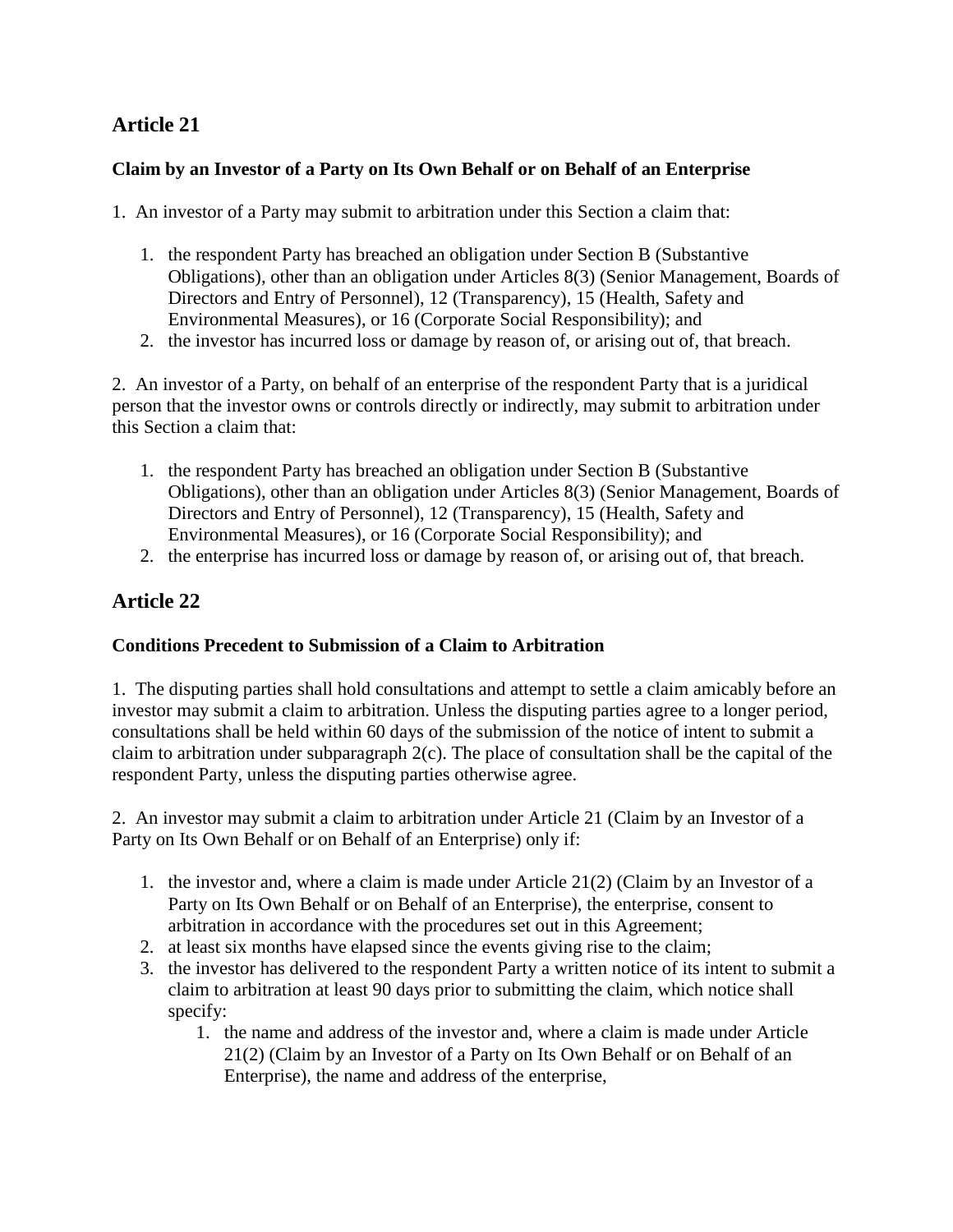- 2. the provisions of this Agreement alleged to have been breached and any other relevant provisions,
- 3. the legal and the factual basis for the claim, including the measures at issue, and
- 4. the relief sought and the approximate amount of damages claimed;
- 4. the investor has delivered evidence establishing that it is an investor of the other Party with its notice of intent to submit a claim to arbitration under subparagraph  $2(c)$ ;
- 5. in the case of a claim submitted under Article 21(1) (Claim by an Investor of a Party on Its Own Behalf or on Behalf of an Enterprise):
	- 1. not more than three years have elapsed from the date on which the investor first acquired, or should have first acquired, knowledge of the alleged breach and knowledge that the investor has incurred loss or damage thereby,
	- 2. the investor waives its right to initiate or continue before an administrative tribunal or court under the domestic law of a Party, or other dispute settlement procedures, proceedings with respect to the measure of the respondent Party that is alleged to be a breach referred to in Article 21 (Claim by an Investor of a Party on its Own Behalf or on Behalf of an Enterprise), and
	- 3. if the claim is for loss or damage to an interest in an enterprise of the other Party that is a juridical person that the investor owns or controls directly or indirectly, the enterprise waives the right referred to under subparagraph (ii);
- 6. in the case of a claim submitted under Article 21(2) (Claim by an Investor of a Party on its Own Behalf or on Behalf of an Enterprise):
	- 1. not more than three years have elapsed from the date on which the enterprise first acquired, or should have first acquired, knowledge of the alleged breach and knowledge that the enterprise has incurred loss or damage thereby, and
	- 2. both the investor and the enterprise waive their right to initiate or continue before an administrative tribunal or court under the domestic law of a Party, or other dispute settlement procedures, proceedings with respect to the measure of the respondent Party that is alleged to be a breach referred to in Article 21 (Claim by an Investor of a Party on its Own Behalf or on Behalf of an Enterprise).

3. Subparagraphs 2(e)(ii), (iii) and 2(f)(ii) do not apply to proceedings before a judicial or administrative tribunal or court under the domestic law of the respondent Party for injunctive, declaratory or other extraordinary relief, not involving the payment of damages.

4. The disputing investor or the enterprise shall deliver the consent and waiver required under paragraph 2 to the respondent Party and the investor shall include them in the submission of a claim to arbitration. A waiver from the enterprise under subparagraphs  $2(e)(iii)$  or  $2(f)(ii)$  is not required if the respondent Party has deprived the investor of control of the enterprise.

## **Article 23**

#### **Special Rules Regarding Financial Services**

- 1. With respect to:
	- 1. financial institutions of a Party; and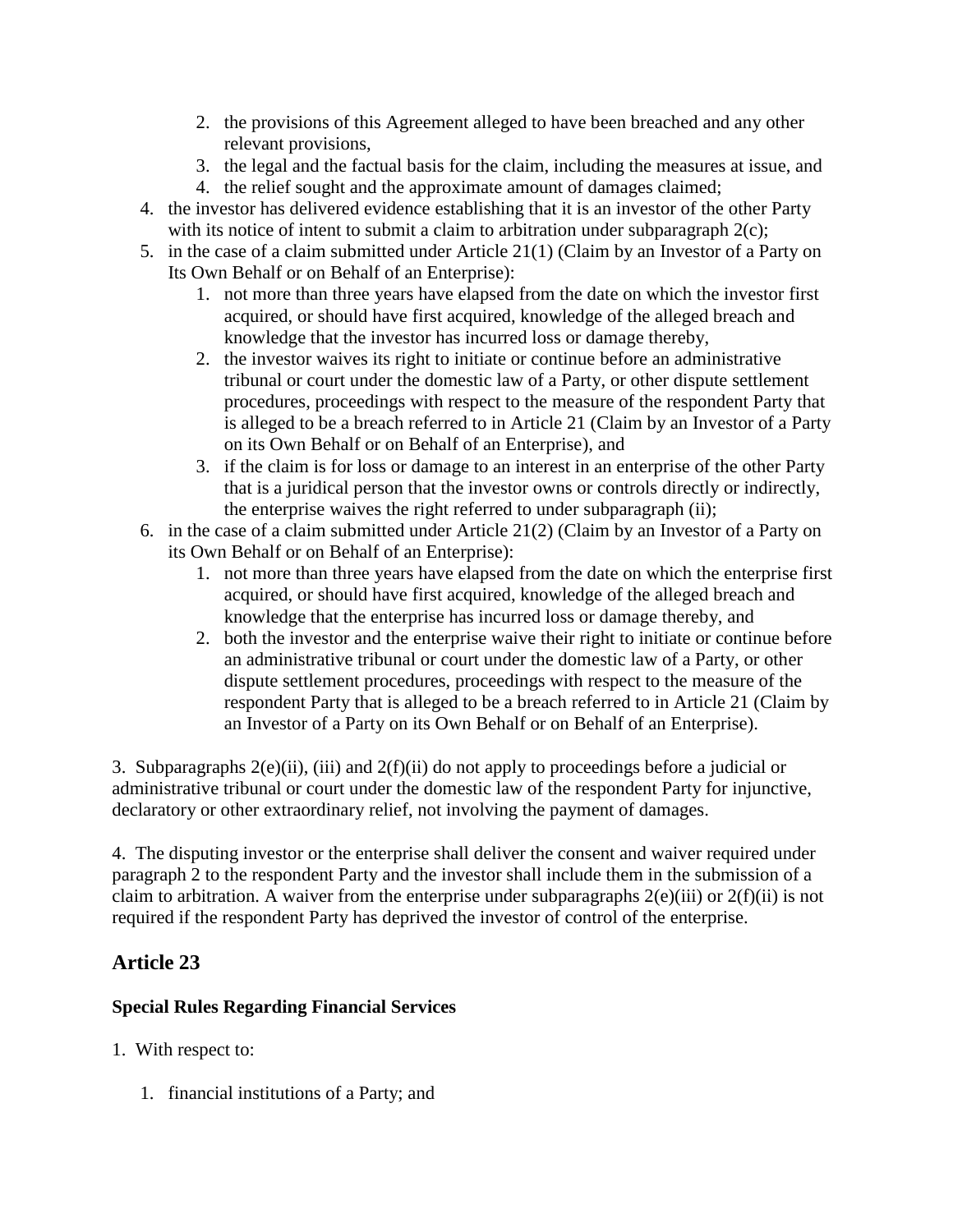2. investors of a Party, and investments of those investors, in financial institutions in the respondent Party's territory,

this Section applies only in respect of claims that the respondent Party has breached an obligation under Article 10 (Expropriation), Article 11 (Transfers) or Article 19 (Denial of Benefits).

2. Where an investor or respondent Party claims that a dispute involves measures adopted or maintained by the respondent Party relating to financial institutions of the other Party or investors of the other Party and their investments in financial institutions in the respondent Party's territory, or where the respondent Party invokes Article 11(6) (Transfers), 18(2) or 18(3) (General Exceptions), the arbitrators shall, in addition to the criteria set out in Article 26(2) (Arbitrators), have expertise or experience in financial services law or practice, which may include the regulation of financial institutions.

3. Where an investor submits a claim to arbitration under this Section, and the respondent Party invokes Article 11(6) (Transfers), 18(2) or 18(3) (General Exceptions), at the request of that Party, the Arbitral Tribunal shall request a report in writing from the Parties on the issue of whether and to what extent the invoked paragraph is a valid defence to the claim of the investor. The Arbitral Tribunal may not proceed pending receipt of a report under this Article.

4. Where the Arbitral Tribunal requests a report under paragraph 3, the Parties shall prepare a written report. If the Parties cannot agree on the report, they shall submit the issue to an arbitral panel established in accordance with Section D (State-to-State Dispute Settlement Procedures) that shall prepare the written report. The report shall be transmitted to the Arbitral Tribunal and be binding on it.

5. The Arbitral Tribunal may decide the matter where, within 70 days of the referral by the Arbitral Tribunal, no request for the establishment of a panel pursuant to paragraph 4 has been made and no report has been received by the Arbitral Tribunal.

## **Article 24**

#### **Submission of a Claim to Arbitration**

1. An investor that meets the conditions precedent in Article 22 (Conditions Precedent to Submission of a Claim to Arbitration) may submit a claim to arbitration under:

- 1. the ICSID Convention, provided that both Parties are parties to the ICSID Convention;
- 2. the Additional Facility Rules of ICSID, if only one Party is a party to the ICSID Convention; or
- 3. the UNCITRAL Arbitration Rules.

2. Except to the extent modified by this Agreement, the arbitration is governed by the arbitration rules applicable under paragraph 1 that are in effect on the date that the claim is submitted to arbitration under this Section.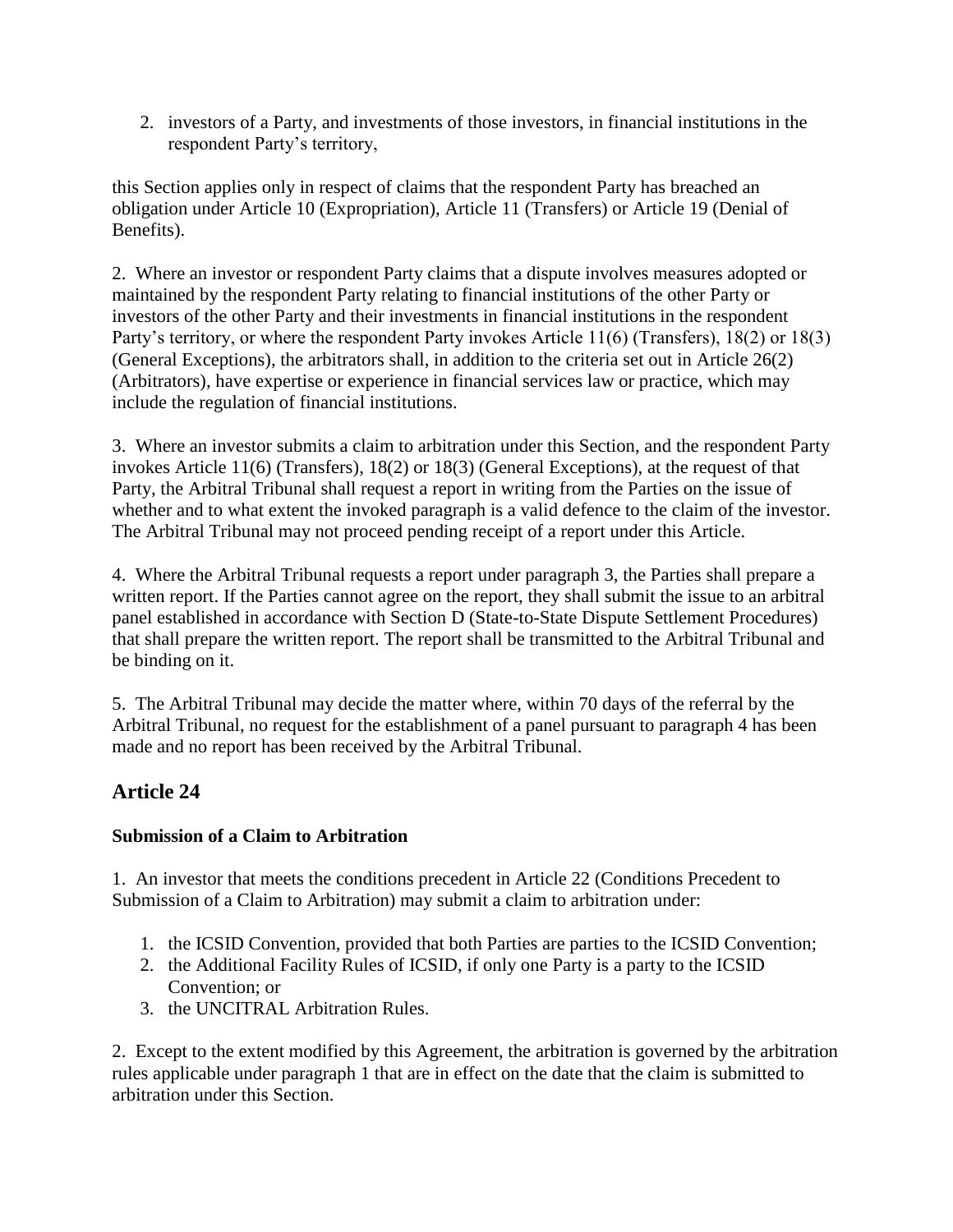3. The Parties may adopt supplemental rules of procedure that complement the arbitration rules listed in paragraph 1 and these rules apply to the arbitration. The Parties shall promptly publish the supplemental rules of procedure that they adopt or otherwise make them available in such a manner as to enable interested persons to become acquainted with them.

4. A claim is submitted to arbitration under this Section when:

- 1. the request for arbitration under Article 36(1) of the ICSID Convention is received by the Secretary-General of ICSID;
- 2. the request for arbitration under Article 2 of Schedule C of the ICSID Additional Facility Rules is received by the Secretariat of ICSID; or
- 3. the notice of arbitration under Article 3 of the UNCITRAL Arbitration Rules is received by the respondent Party.

5. Each Party shall notify the other Party by diplomatic note of the place of delivery of notices and other documents.

## **Article 25**

#### **Consent to Arbitration**

1. Each Party consents to the submission of a claim to arbitration in accordance with the procedures set out in this Agreement. Failure to meet a condition precedent listed in Article 22 (Conditions Precedent to Submission of a Claim to Arbitration) nullifies that consent.

2. The consent given in paragraph 1 and the submission by an investor of a claim to arbitration satisfies the requirement of:

- 1. Chapter II of the ICSID Convention (Jurisdiction of the Centre) and the ICSID Additional Facility Rules for written consent of the disputing parties; and
- 2. Article II of the New York Convention for an agreement in writing.

## **Article 26**

#### **Arbitrators**

1. Except in respect of an Arbitral Tribunal established under Article 28 (Consolidation), andunless the disputing parties agreeotherwise, the Arbitral Tribunal shall be composed of three arbitrators. One arbitrator shall be appointed by each of the disputing parties and the third, who will be the presiding arbitrator, shall be appointed by agreement of the disputing parties.

2. Arbitrators shall have expertise or experience in public international law, international investment or international trade rules, or the resolution of disputes arising under international investment or international trade agreements. Arbitrators shall be independent of, and not be affiliated with or take instructions from, a disputing party.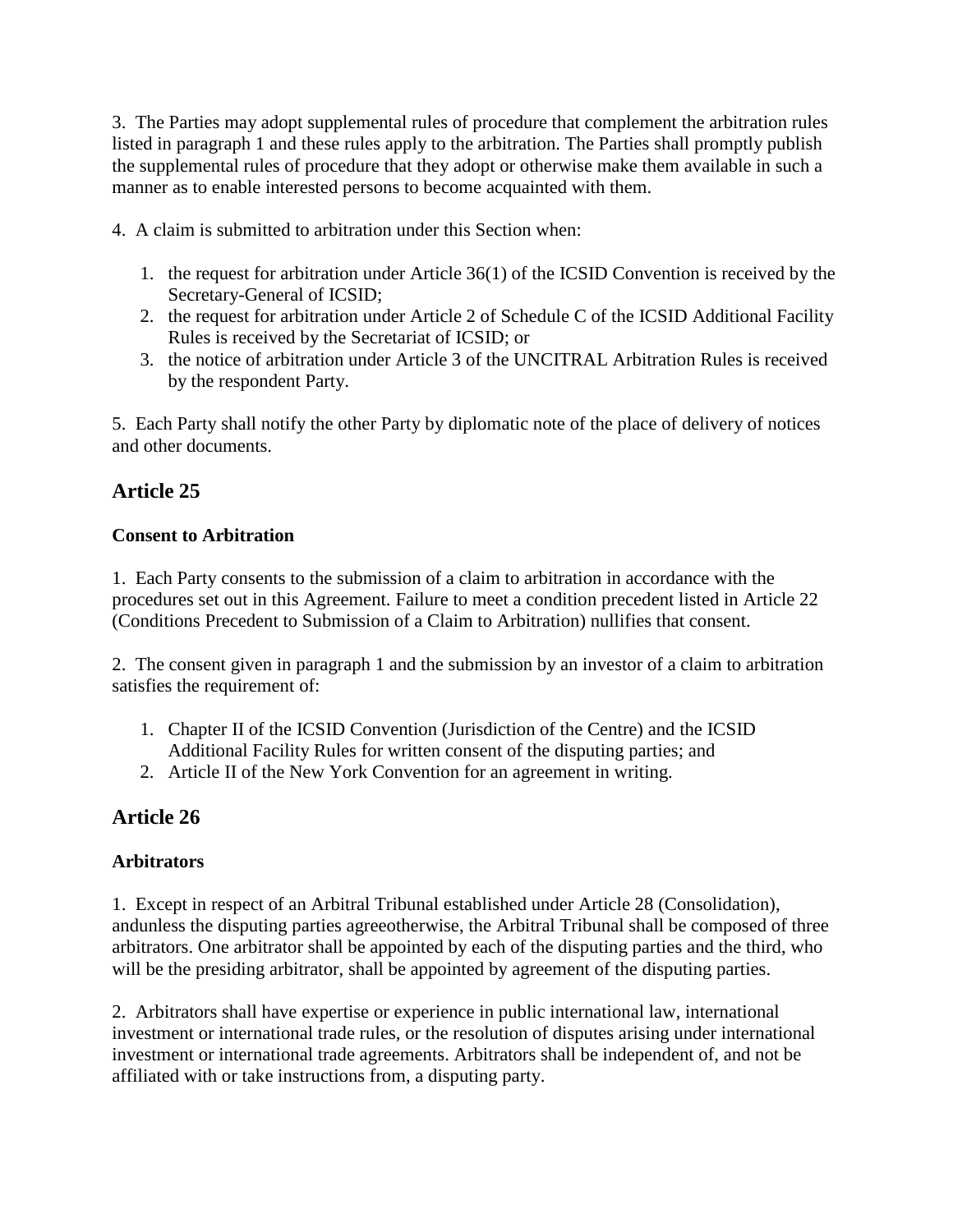3. If the disputing parties do not agree on the remuneration of the arbitrators before the Arbitral Tribunal is constituted, the prevailing ICSID rate for arbitrators shall apply.

4. If an Arbitral Tribunal, other than an Arbitral Tribunal established under Article 28 (Consolidation),has not been constituted within 90days from the date that a claim is submitted to arbitration, a disputing party may ask the Secretary-General of ICSID to appoint the arbitrator or arbitrators not yet appointed. The Secretary-General of ICSID shall make the appointment at his or her own discretion and, to the extent practicable, this appointment shall be made in consultation with the disputing parties. The Secretary-General of ICSID may not appoint as presiding arbitrator a national of a Party.

## **Article 27**

### **Agreement to Appointment of Arbitrators**

For the purposes of Article 39 of the ICSID Convention and Article 7 of Schedule C to the ICSID Additional Facility Rules, and without prejudice to an objection to an arbitrator based on a ground other than nationality:

- 1. the respondent Party agrees to the appointment of each individual member of an Arbitral Tribunal established under the ICSID Convention or the ICSID Additional Facility Rules;
- 2. an investor referred to in Article 21(1) (Claim by an Investor of a Party on Its Own Behalf or on Behalf of an Enterprise) may submit a claim to arbitration or continue a claim under the ICSID Convention or the ICSID Additional Facility Rules only if the investoragrees in writing to the appointment of each member of the Arbitral Tribunal; and
- 3. an investor referred to in Article 21(2) (Claim by an Investor of a Party on Its Own Behalf or on Behalf of an Enterprise) may submit a claim to arbitration or continue a claim under the ICSID Convention or the ICSID Additional Facility Rules only if the investor and the enterprise agree in writing to the appointment of each member of the Arbitral Tribunal.

## **Article 28**

## **Consolidation**

1. A disputing party that seeks a consolidation order under this Article shall request that the Secretary-General of ICSID establish an Arbitral Tribunal and shall specify in the request:

- 1. the name of the respondent Party or investors against which the order is sought;
- 2. the nature of the order sought; and
- 3. the grounds for the order sought.

2. The disputing party shall deliver a copy of the request to the respondent Party or investors against which the order is sought.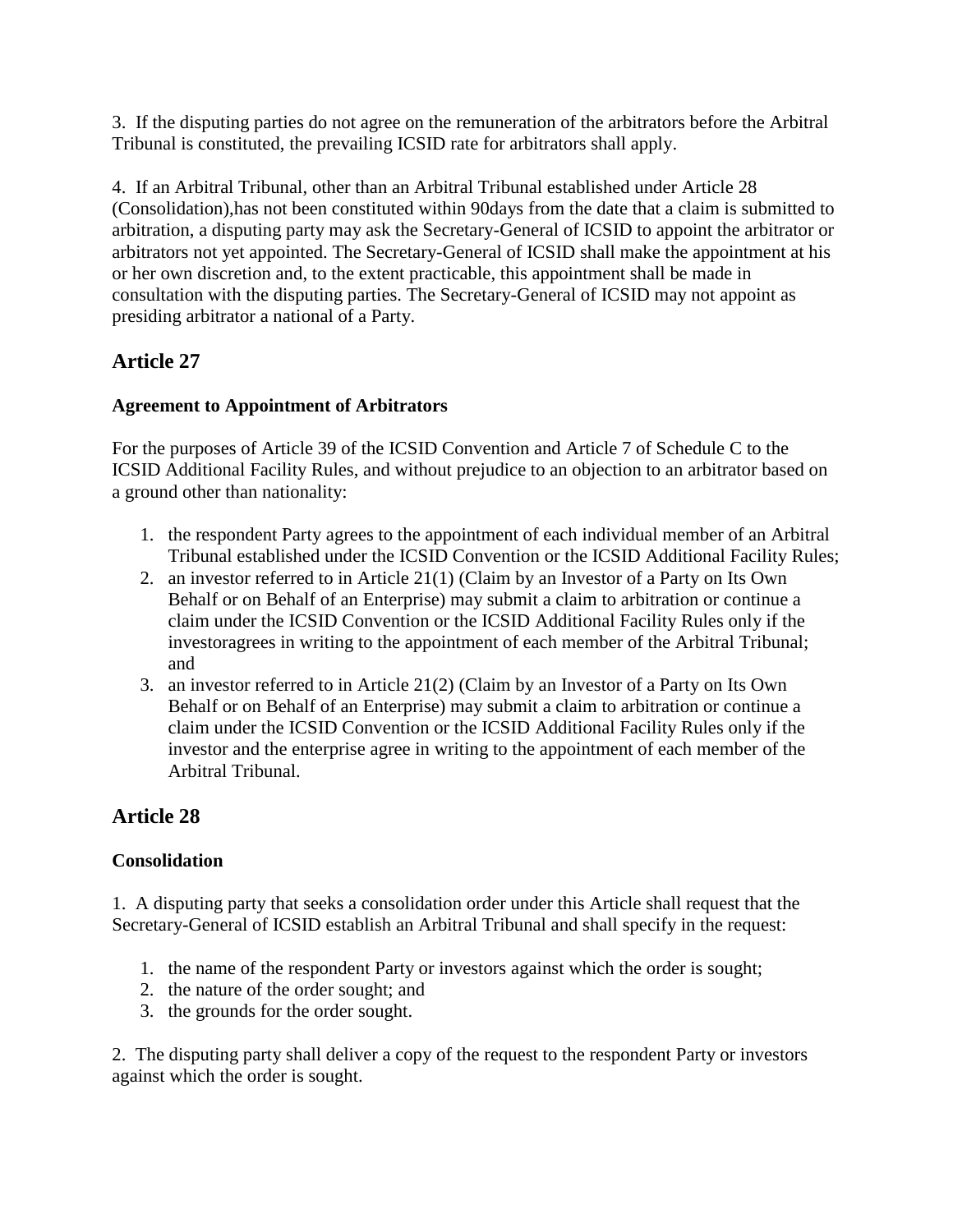3. Within 60 days of receiving the request, the Secretary-General of ICSID shall establish an Arbitral Tribunal composed of three arbitrators. The Secretary-General of ICSID shall appoint one member who is a national of the respondent Party, one member who is a national of the Party of the investors that submitted the claims, and a presiding arbitrator who is not a national of a Party.

4. An Arbitral Tribunal established under this Article shall be established under the UNCITRAL Arbitration Rules and shall conduct its proceedings in accordance with those Rules, except as modified by this Section.

5. If an Arbitral Tribunal established under this Article is satisfied that claims submitted to arbitration under Article 24 (Submission of a Claim to Arbitration) have a question of law or fact in common, the Arbitral Tribunal may, in the interest of fair and efficient resolution of the claims and after hearing the respondent Party and the investors that submitted the claims, by order:

- 1. assume jurisdiction over, and hear and determine together, all or part of the claims; or
- 2. assume jurisdiction over, and hear and determine one or more of the claims, the determination of which it believes would assist in resolving the other claims.

6. Where an Arbitral Tribunal has been established under this Article, an investor that has submitted a claim to arbitration under Article 24 (Submission of a Claim to Arbitration) and that has not been named in a request made under paragraph 1 may make a written request to the Arbitral Tribunal that it be included in an order made under paragraph 5, and shall specify in the request:

- 1. the name and address of the investor;
- 2. the nature of the order sought; and
- 3. the grounds for the order is sought.

7. An investor referred to in paragraph 6 shall deliver a copy of its request to the disputing parties named in a request under paragraph 1.

8. An Arbitral Tribunal established under Article 24 (Submission of a Claim to Arbitration) does not have jurisdiction to decide a claim, or a part of a claim, over which an Arbitral Tribunal established under this Article has assumed jurisdiction.

9. On application of a disputing party, an Arbitral Tribunal established under this Article, pending its decision under paragraph 5, may order that the proceedings of an Arbitral Tribunal established under Article 24 (Submission of a Claim to Arbitration) be stayed unless the latter Arbitral Tribunal has already adjourned its proceedings.

## **Article 29**

#### **Documents to, and Participation of, the Other Party**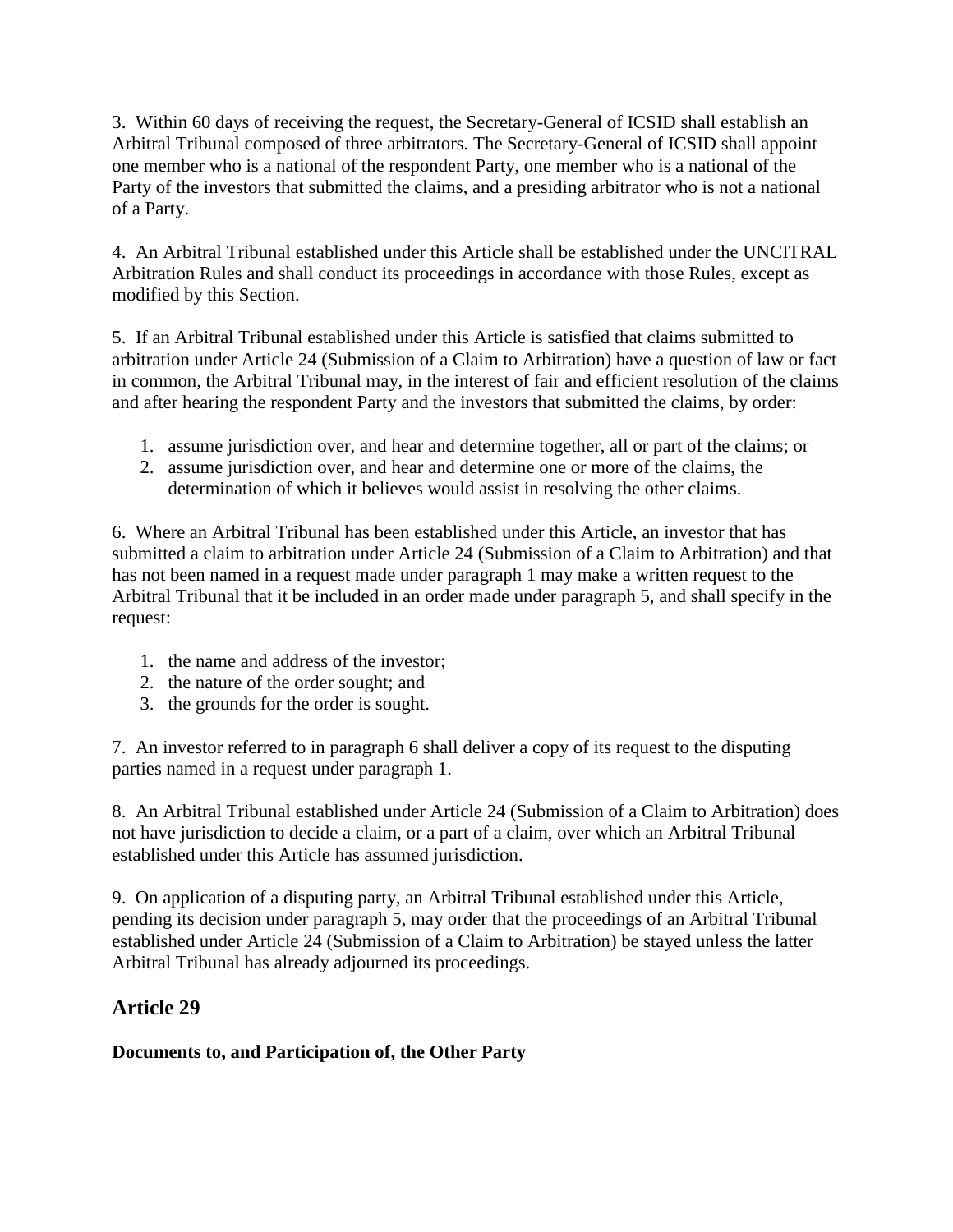1. The respondent Party shall deliver to the other Party a copy of the notice of intent to submit a claim to arbitration and other documents within 30 days of the date those documents have been delivered to the respondent Party. The other Party is entitled, at its cost, to receive from the respondent Party a copy of the evidence that has been tendered to the Arbitral Tribunal, copies of pleadings filed in the arbitration, and the written argument of the disputing parties. The Party receiving such information shall treat the information as if it were a respondent Party.

2. The other Party has the right to attend hearings held under this Section. Upon written notice to the disputing parties, the other Party may make submissions to an Arbitral Tribunal on questions of interpretation of this Agreement.

## **Article 30**

#### **Place of Arbitration**

The disputing parties may agree on the place of arbitration under the arbitral rules applicable under Article 24(1) (Submission of a Claim to Arbitration) or 28(4) (Consolidation). If the disputing parties fail to agree, the Arbitral Tribunal shall determine the place in accordance with the applicable arbitral rules, provided that the place shall be in the territory of a Party or of a third State that is a party to the New York Convention.

## **Article 31**

## **Public Access to Hearings and Documents**

1. An Arbitral Tribunal award under this Section shall be publicly available, subject to the redaction of confidential information. All other documents submitted to, or issued by, the Arbitral Tribunal shall be publicly available unless the disputing parties otherwise agree, subject to the redaction of confidential information.

2. Hearings held under this Section shall be open to the public. The Arbitral Tribunal may hold portions of hearings *in camera* to the extent necessary to ensure the protection of confidential information.

3. A disputing party may disclose to other persons in connection with the arbitral proceedings such unredacted documents as it considers necessary for the preparation of its case, but it shall ensure that those persons protect the confidential information in those documents.

4. The Parties may share with officials of their respective national and sub-national governments all relevant unredacted documents in the course of dispute settlement under this Section, but they shall ensure that those persons protect the confidential information in those documents.

5. If an Arbitral Tribunal's order designates information as confidential and a Party's law on access to information requires public access to that information, the Party's law on access to information prevails. However, the Party should try to apply its law on access to information so as to protect information that the Arbitral Tribunal's order has designated as confidential.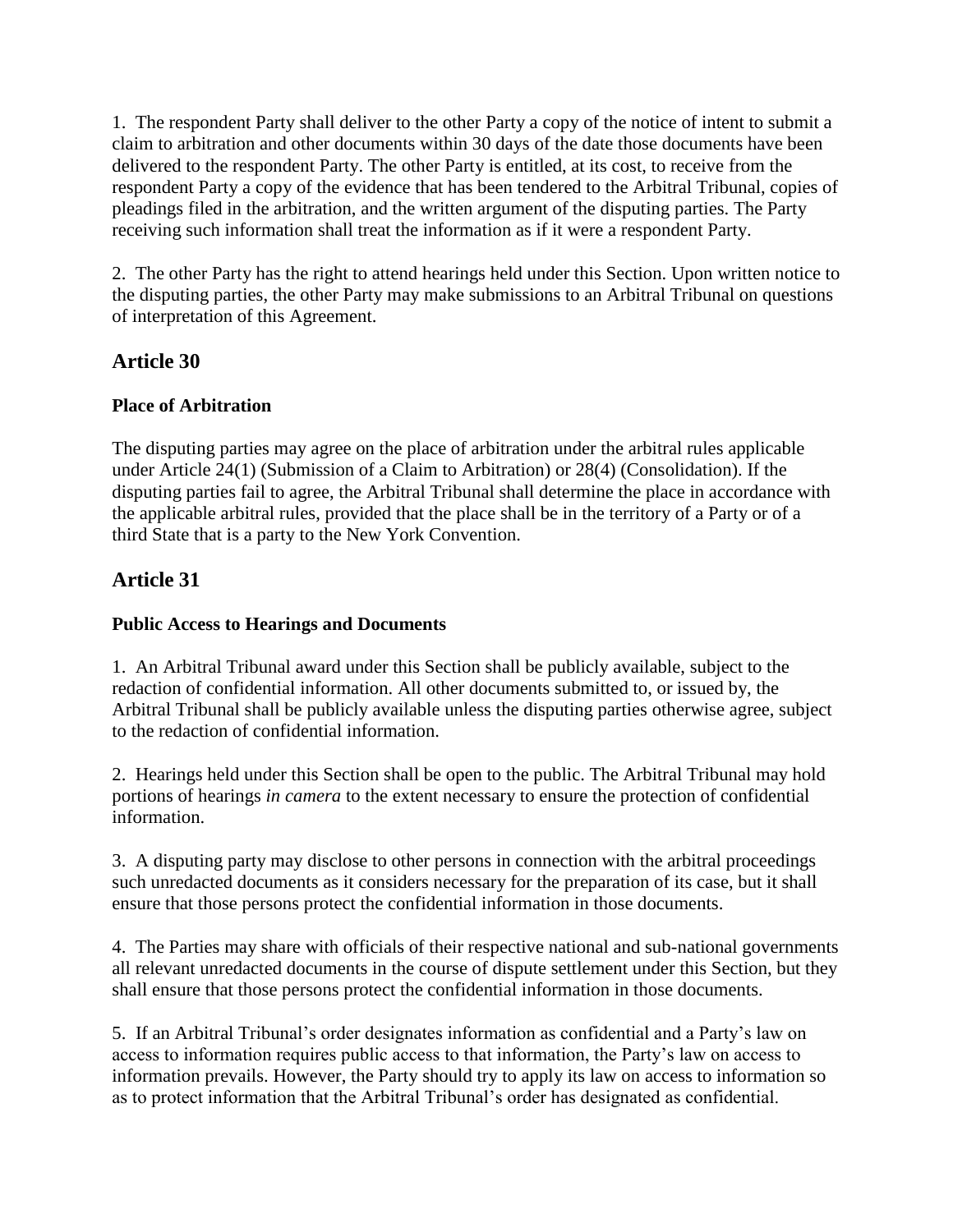## **Article 32**

#### **Submissions by a Non-Disputing Party**

An Arbitral Tribunal has the authority to consider and accept written submissions from a person or entity that is not a disputing party with a significant interest in the arbitration. The Arbitral Tribunal shall ensure that a non-disputing party submission does not disrupt the proceedings and does not unduly burden or unfairly prejudice a disputing party.

### **Article 33**

#### **Governing Law**

1. An Arbitral Tribunal established under this Sectionshall decide the issues in dispute consistently with this Agreement and applicable rules of international law. A joint interpretation by the Parties of a provision of this Agreement shall bind an Arbitral Tribunal established under this Section, and an award under this Section must be consistent with that interpretation.

2. Where a respondent Party asserts as a defence that the measure alleged to be a breach is within the scope of a reservation or exception set out in Article 17(1) (Reservations and Exceptions), or Annex I or Annex II, on request of the respondent Party, the Arbitral Tribunal shall request the joint interpretation of the Parties on the issue. Within 60 days of the delivery of the request, the Partiesshall submit in writing their joint interpretation to the Arbitral Tribunal. The joint interpretation is binding on the Arbitral Tribunal. If the Parties fail to submit their joint interpretation within 60 days of the Arbitral Tribunal's request, the Arbitral Tribunal shall decide the issue.

#### **Article 34**

#### **Expert Reports**

1. Subject to paragraph 2, an Arbitral Tribunal may appoint an expert to report to it in writing on a factual issue concerning environmental, health, safety or other scientific matter raised by a disputing party, subject to such terms and conditions as the disputing parties may decide.

2. The Arbitral Tribunal may not appoint an expert under paragraph 1 if the disputing parties agree that the Arbitral Tribunal may not do so.

3. Paragraph 1 does not affect the appointment of other kinds of experts where the appointment is authorized by the applicable arbitration rules.

#### **Article 35**

#### **Interim Measures of Protection and Final Award**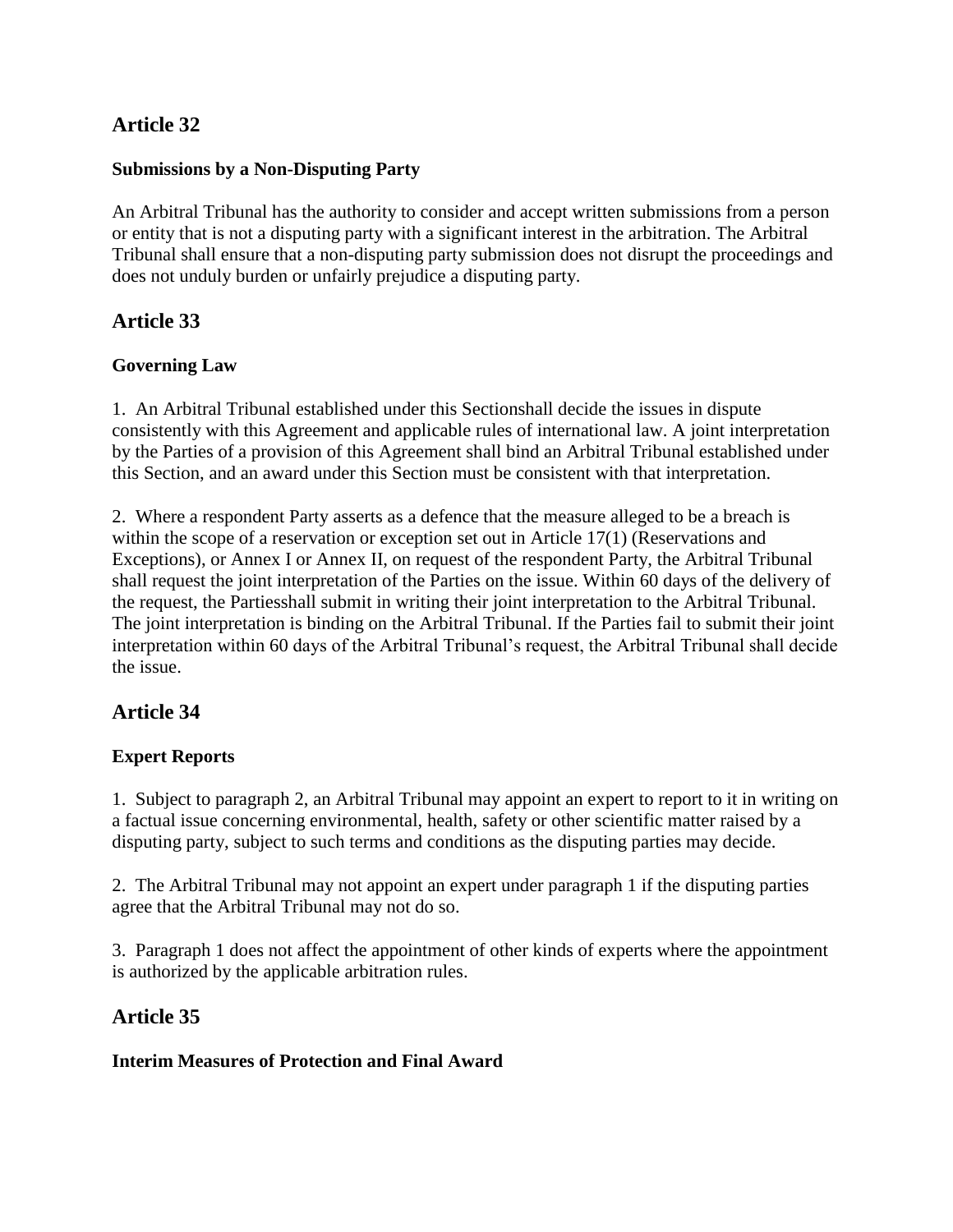1. An Arbitral Tribunal may order an interim measure of protection to preserve the rights of a disputing party or to ensure that the Arbitral Tribunal's jurisdiction is made fully effective, including an order to preserve evidence in the possession or control of a disputing party or to protect the Arbitral Tribunal's jurisdiction. An Arbitral Tribunal may not order attachment or enjoin the application of the measure alleged to constitute a breach referred to in Article 21 (Claim by an Investor of a Party on Its Own Behalf or on Behalf of an Enterprise). For the purposes of this paragraph, an order includes a recommendation.

2. Where an Arbitral Tribunal makes a final award against the respondent Party, the Arbitral Tribunal may award, separately or in combination, only:

- 1. monetary damages and any applicable interest; and
- 2. restitution of property, in which case the award shall provide that the respondent Party may pay monetary damages and any applicable interest in lieu of restitution.

The Arbitral Tribunal may also award costs in accordance with the applicable arbitration rules.

3. Subject to paragraph 2, where a claim is made under Article 21(2) (Claim by an Investor of a Party on its own Behalf or on Behalf of an Enterprise):

- 1. an award of monetary damages and any applicable interest shall provide that the sum be paid to the enterprise;
- 2. an award of restitution of property shall provide that restitution be made to the enterprise; and
- 3. the award shall provide that it is made without prejudice to a right that a person may have in monetary damages or property awarded under paragraphs (a) or (b) under a Party's domestic law.
- 4. An Arbitral Tribunal may not order the respondent Party to pay punitive damages.

## **Article 36**

#### **Finality and Enforcement of an Award**

1. An award made by an Arbitral Tribunal has no binding force except between the disputing parties and in respect of that particular case.

2. Subject to paragraph 3 and the applicable review procedure for an interim award,thedisputing parties shall abide by and comply with an award without delay.

3. A disputing party may not seek enforcement of a final award until:

- 1. in the case of a final award made under the ICSID Convention:
	- 1. 120 days have elapsed from the date the award was rendered, provided that a disputing party has not requested the award be revised or annulled, or
	- 2. revision or annulment proceedings have been completed; and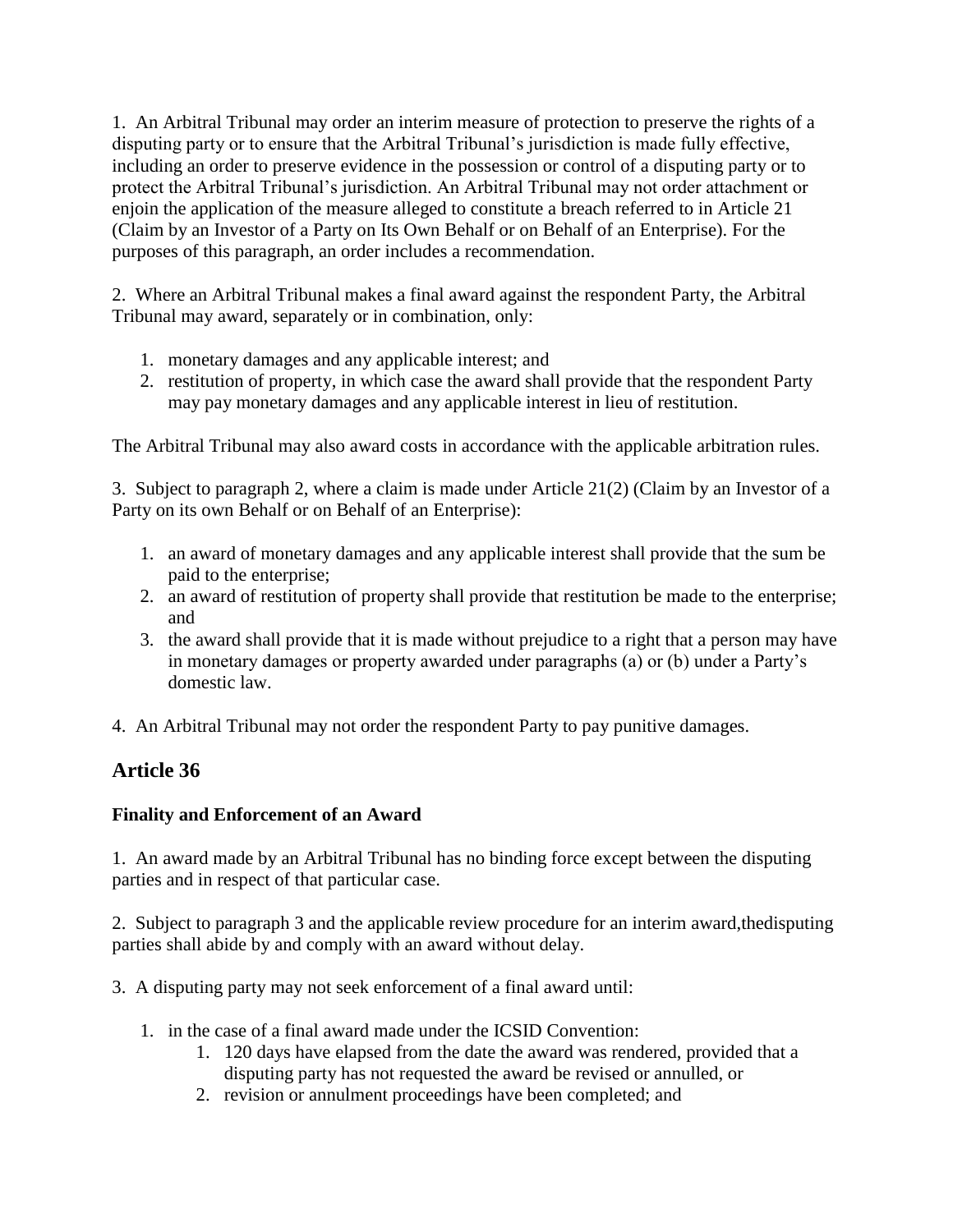- 2. in the case of a final award under the ICSID Additional Facility Rules or the UNCITRAL Arbitration Rules:
	- 1. 90 days have elapsed from the date the award was rendered and no disputing party has commenced a proceeding to revise, set aside or annul the award, or
	- 2. a court has dismissed or allowed an application to revise, set aside or annul the award and there is no further appeal.
- 4. Each Party shall provide for the enforcement of an award in its territory.

5. A claim that is submitted to arbitration under this Section shall be considered to arise out of a commercial relationship or transaction for the purposes of Article I of the New York Convention.

### **Article 37**

#### **Receipts under Insurance or Guarantee Contracts**

In an arbitration under this Section, a respondent Partymay not assert as a defence, counterclaim, right of setoff, or otherwise that the investor has received or will receive, under an insurance or guarantee contract,indemnification or other compensation for all or part of its alleged damages.

## **Section D – State-to-state Dispute Settlement Procedures**

#### **Article 38**

#### **Disputes between the Parties**

1. A Party may request consultations on the interpretation or application of this Agreement. The other Party shall give sympathetic consideration to the request. A dispute between the Parties concerning the interpretation or application of this Agreement shall, whenever possible, be settled amicably through consultations.

2. If a dispute cannot be settled through consultations, it shall, at the request of a Party, be submitted to an arbitral panel for decision.

3. An arbitral panel shall be constituted for each dispute. Within two months after receipt through diplomatic channels of the request for arbitration, each Party shall appoint one member to the arbitral panel. The two members shall then select a national of a third State who, upon approval by the two Parties, shall be appointed Chair of the arbitral panel. The Chair shall be appointed within two months from the date of appointment of the other two members of the arbitral panel.

4. If within the periods specified in paragraph 3 the necessary appointments have not been made, a Party may invite the President of the International Court of Justice to make the necessary appointments. If the President is a national of a Party or is otherwise prevented from discharging the said function, the Vice-President shall be invited to make the necessary appointments. If the Vice-President is a national of a Party or is otherwise prevented from discharging this function,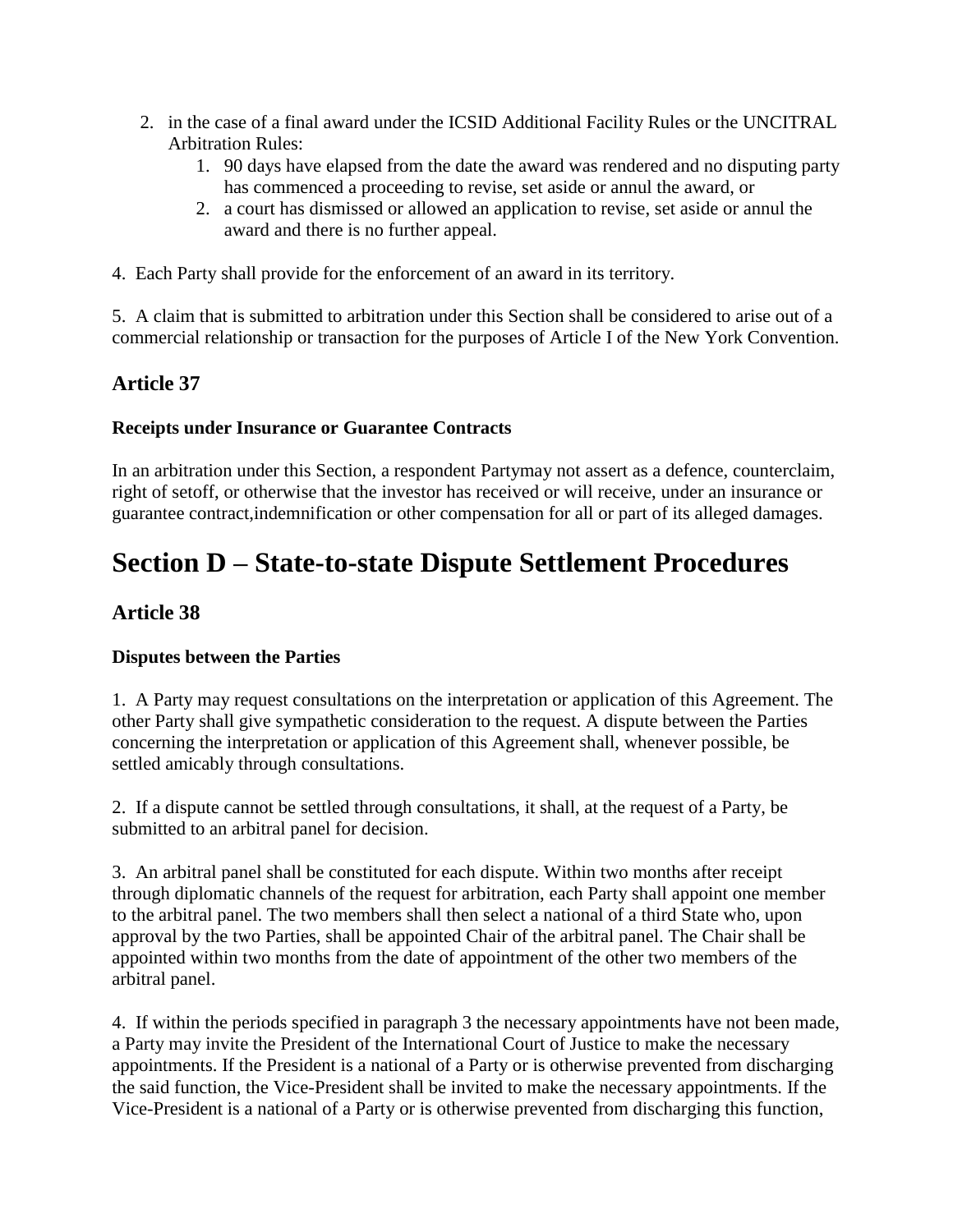the Member of the International Court of Justice next in seniority, who is not a national of a Party, shall be invited to make the necessary appointments.

5. Arbitrators shall have expertise or experience in public international law, international trade or international investment rules, or the resolution of disputes arising under international trade or international investment agreements. They shall be independent of, and not be affiliated with or take instructions from, a Party.

6. Where a Party determines that the dispute involves measures relating to financial institutions, or to investors or investments of such investors in financial institutions, or where a Party invokes Article 11(6) (Transfers), 18(2) or 18(3) (General Exceptions), the arbitrators shall, in addition to the criteria set out in paragraph 5, have expertise or experience in financial services law or practice, which may include the regulation of financial institutions.

7. The arbitral panel shall determine its own procedure. The arbitral panel shall reach its decision by a majority of votes. The decision is binding on both Parties. Unless otherwise agreed, the decision of the arbitral panel shall be rendered within six months of the appointment of the Chair.

8. Each Party shall bear the costs of its own member of the arbitral panel and of its representation in the arbitral proceedings. The costs related to the Chair and any remaining costs shall be borne equally by the Parties. The arbitral panel may, however, award that a higher proportion of costs be borne by one of the two Parties, and this award shall be binding on both Parties.

9. Within 60 days of the decision of an arbitral panel, the Parties shall agree on the manner in which to resolve their dispute. The agreement must normally implement the decision of the arbitral panel. If the Parties fail to agree, the Party bringing the dispute shall be entitled to compensation or to suspend benefits of equivalent value to those awarded by the panel.

## **Section E – Final Provisions**

## **Article 39**

#### **Consultations and other Actions**

1. A Party may request in writing consultations with the other Party regarding an actual or proposed measure or any other matter that it considers might affect the operation of this Agreement.

- 2. The consultations under paragraph 1 may address, *inter alia,* matters relating to:
	- 1. the implementation of this Agreement; or
	- 2. the interpretation or application of this Agreement.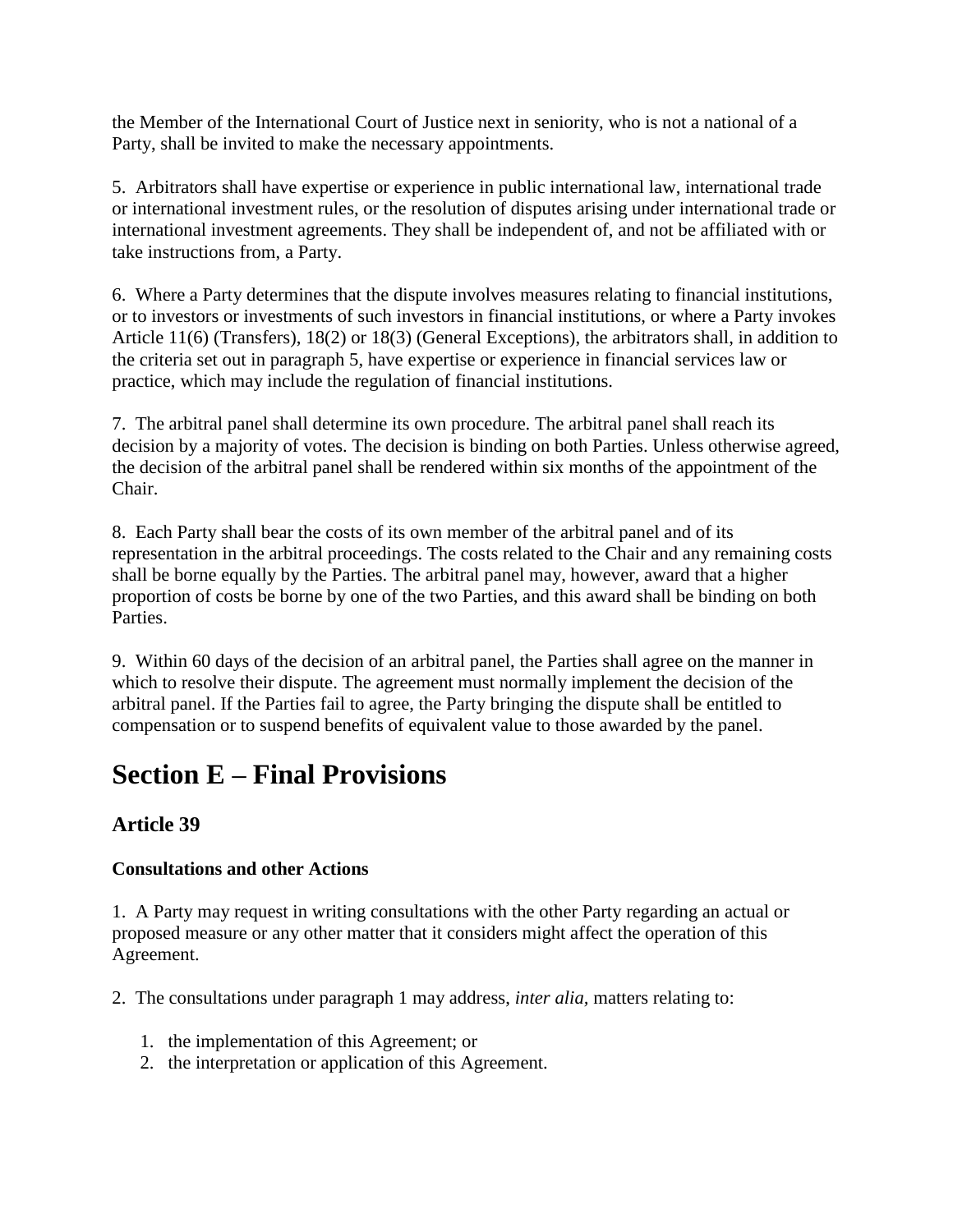3. Further to consultations under this Article, the Parties may take an action as they may agree, including making and adopting rules supplementing the applicable arbitral rules under Section C (Settlement of Disputes between an Investor and the Host Party) of this Agreement.

## **Article 40**

#### **Extent of Obligations**

Each Party shall ensure that it takes all necessary measures to give effect to the provisions of this Agreement, including their observance, except as otherwise provided in this Agreement, by its sub-national governments.

## **Article 41**

#### **Exclusions**

Sections C (Settlement of Disputes between an Investor and the Host Party) and D (State-to-State Dispute Settlement Procedures) of this Agreement do not apply to the matters set out in Annex III.

## **Article 42**

#### **Application and Entry into Force**

1. All Annexes are an integral part of this Agreement.

\_\_\_\_\_\_\_\_\_\_\_\_\_\_\_\_\_\_\_\_\_\_\_\_\_\_\_\_\_\_\_\_\_\_\_\_\_

2. Each Party shall notify the other in writing of the completion of the procedures required in its territory for the entry into force of this Agreement. This Agreement enters into force on the date of the later of these notifications.

3. This Agreement shall remain in force unless a Party notifies the other Party in writing of its intention to terminate it. The termination of this Agreement will be effective one year after notice of termination has been received by the other Party. In respect of investments or commitments to invest made prior to the date when the termination of this Agreement becomes effective, Articles 1 to 41 inclusive, as well as paragraphs 1 and 2 of this Article, shall remain in force for a period of 15 years.

**IN WITNESS WHEREOF**, the undersigned, duly authorised by their respective governments, have signed this Agreement.

**DONE** in two originals at , this day of 2015, in the English and French languages, each version being equally authentic.

**For Canada**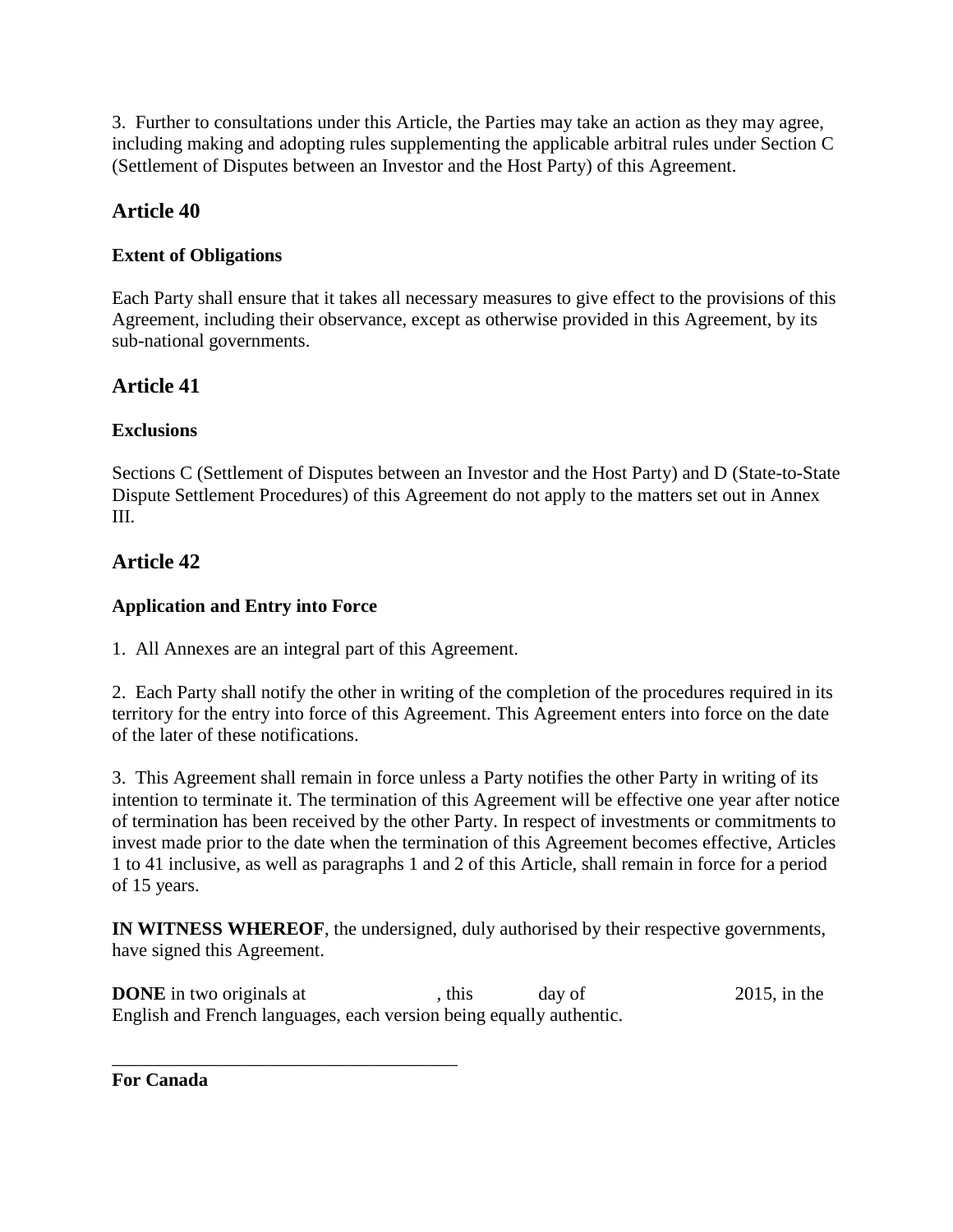**For the Republic of Guinea**

## **Annex B.10**

### **Expropriation**

The Parties confirm their shared understanding that:

\_\_\_\_\_\_\_\_\_\_\_\_\_\_\_\_\_\_\_\_\_\_\_\_\_\_\_\_\_\_\_\_\_\_\_\_\_

- 1. indirect expropriation results from a measure or a series of measures of a Party that has an effect equivalent to direct expropriation without formal transfer of title or outright seizure;
- 2. the determination of whether a measure or a series of measures of a Party constitutes an indirect expropriation requires a case-by-case, fact-based inquiry that considers, among other factors:
	- 1. the economic impact of the measure or the series of measures, although the sole fact that a measure or a series of measures of a Party have an adverse effect on the economic value of an investment does not establish that an indirect expropriation has occurred,
	- 2. the extent to which the measure or the series of measures interferes with distinct, reasonable investment-backed expectations, and
	- 3. the character of the measure or the series of measures;
- 3. except in rare circumstances, such as when a measure or a series of measures is so severe in the light of its purpose that it cannot be reasonably viewed as having been adopted and applied in good faith, a non-discriminatory measure of a Party that is designed and applied to protect legitimate public welfare objectives, such as health, safety and the environment, does not constitute indirect expropriation.

## **Annex I**

#### **Reservations for Future Measures**

#### **Schedule of Canada**

In accordance with Article 17(2) (Reservation and Exceptions) of this Agreement, Canada reserves the right to adopt or maintain any measure that does not conform to the obligations set out belowwith respect to the following sectors or matters:

- social services (i.e.: public law enforcement; correctional services, income security or insurance; social security or insurance; social welfare; public education; public training; health and child care), where the measure does not conform with the obligations imposed by Article 4 (National Treatment) or Article 8 (Senior Management, Boards of Directors and Entry of Personnel) of this Agreement;
- the rights or preferences provided to aboriginal peoples, where the measure does not conform with the obligations imposed by Article 4 (National Treatment), Article 5 (Most-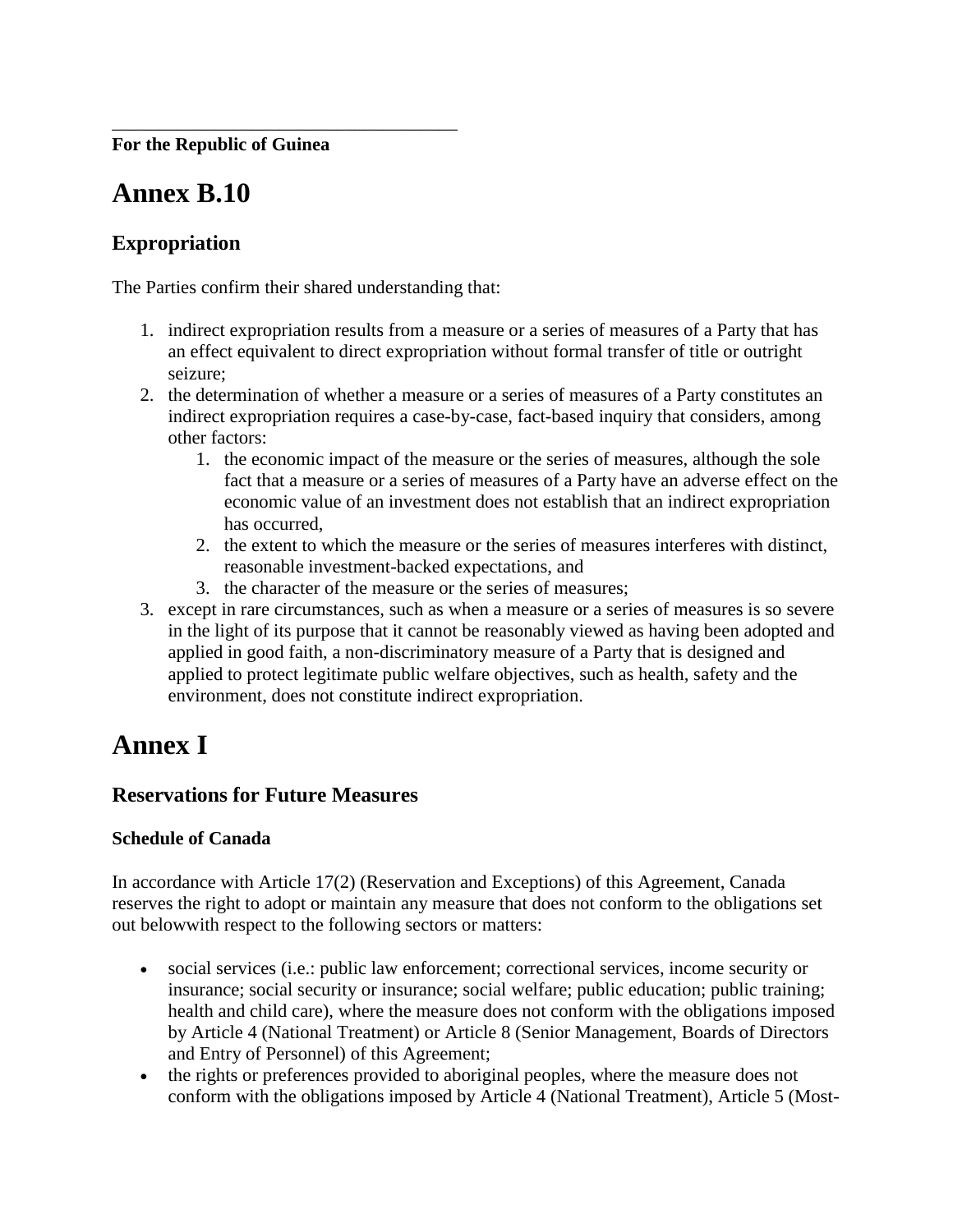Favoured-Nation Treatment), Article 8 (Senior Management, Boards of Directors and Entry of Personnel) or Article 9 (Performance Requirements) of this Agreement;

- the rights or preferences provided to socially or economically disadvantaged minorities, where the measure does not conform with the obligations imposed by Article 4 (National Treatment), Article 8 (Senior Management, Boards of Directors and Entry of Personnel) or Article 9 (Performance Requirements) of this Agreement;
- residency requirements for ownership of oceanfront land, where the measure does not conform with the obligations imposed by Article 4 (National Treatment) of this Agreement;
- government securities (i.e. acquisition, sale or other disposition by nationals of the other Party of bonds, treasury bills or other kinds of debt securities issued by the Government of Canada, a province or local government), where the measure does not conform with the obligations imposed by Article 4 (National Treatment) of this Agreement;
- maritime cabotage where the measure does not conform with the obligations imposed by Article 4 (National Treatment), Article 5 (Most-Favoured-Nation Treatment), Article 8 (Senior Management, Boards of Directors and Entry of Personnel) or Article 9 (Performance Requirements) of this Agreement. "maritime cabotage" means (a) the transportation of either goods or passengers by ship between points in the territory of Canada or above the continental shelf of Canada, directly or by way of a place outside Canada; but with respect to waters above the continental shelf of Canada, the transportation of either goods or passengers only in relation to the exploration, exploitation or transportation of the mineral or non-living natural resources of the continental shelf of Canada; and (b) the engaging by ship in any other marine activity of a commercial nature in the territory of Canada and, with respect to waters above the continental shelf, in such other marine activities of a commercial nature that are in relation to the exploration, exploitation or transportation of the mineral or non-living natural resources of the continental shelf of Canada;
- licensing fishing or fishing related activities, including entry of foreign fishing vessels to Canada's exclusive economic zone, territorial sea, internal waters or ports and use of any services therein, where the measure does not conform with the obligations imposed by Article 4 (National Treatment) or Article 5 (Most-Favoured-Nation Treatment) of this Agreement;
- telecommunications services, where the measure does not conform with the obligations imposed by Article 4 (National Treatment) or Article 8 (Senior Management, Boards of Directors and Entry of Personnel) of this Agreement by limiting foreign investment in facilities-based telecommunications service suppliers, requiring that such service suppliers be controlled in fact by a Canadian, requiring that at least 80 percent of the members of the board of directors of such suppliers be Canadian, and imposing cumulative foreign investment level restrictions;and
- the establishment or acquisition in Canada of an investment in the services sector, where the measure does not conform with the obligations imposed by Article 4 (National Treatment), Article 8 (Senior Management, Boards of Directors and Entry of Personnel) or Article 9 (Performance Requirements) of this Agreement, on condition that the measure is consistent with Canada's obligations under Articles II, XVI, XVII and XVIII of the WTO *General Agreement on Trade in Services*.